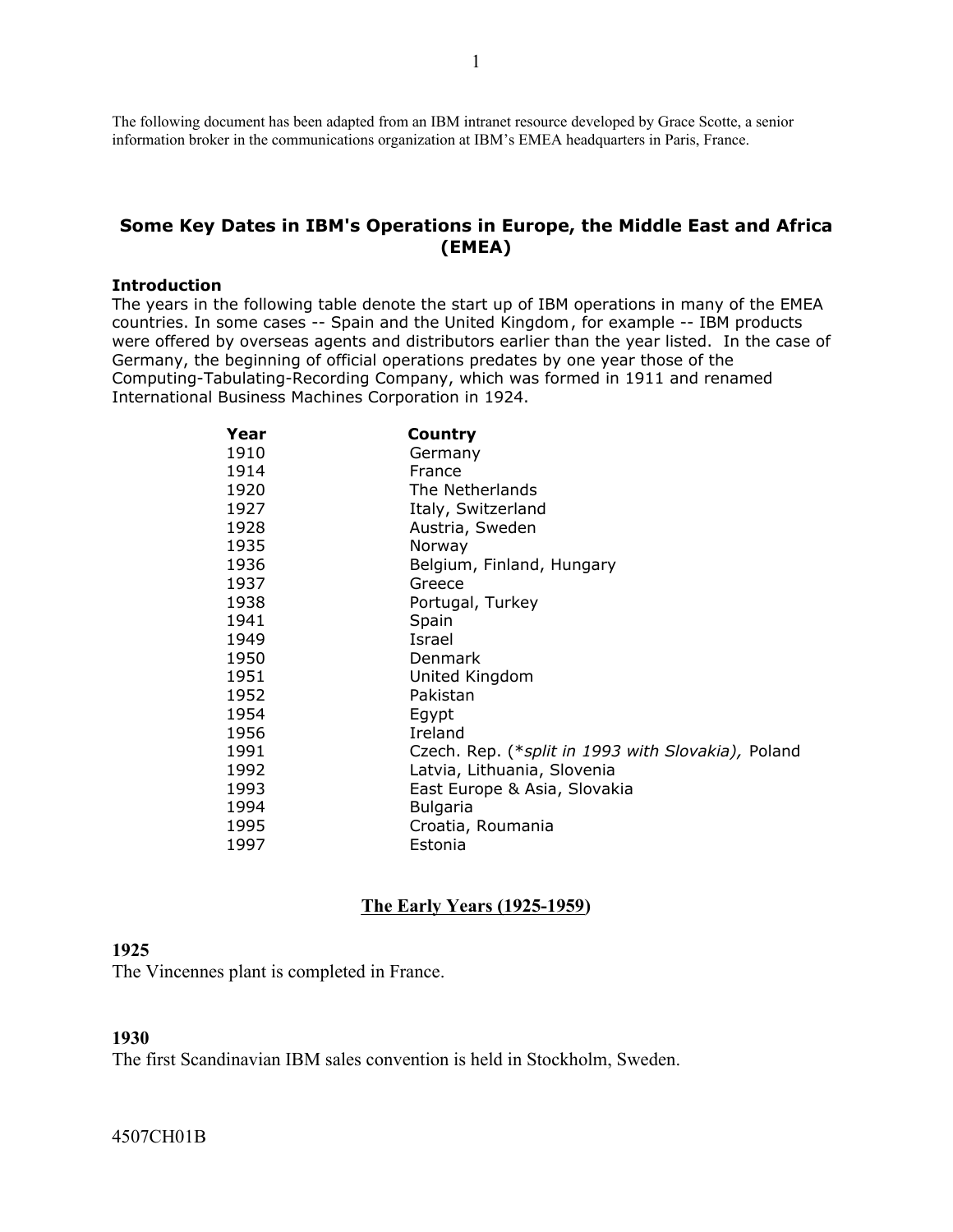An IBM card plant opens in Zurich with three presses from Berlin and Stockholm.

# **1935**

The IBM factory in Milan is inaugurated and production begins of the first 080 sorters in Italy.

## **1936**

The first IBM development laboratory in Europe is completed in France.

## **1937**

The first IBM sales school for French-speaking Europeans is held in Paris.

## **1939**

The first European sales school is held in Amsterdam, The Netherlands.

# **1941**

IBM inaugurates a new factory for parts production and assembly in Essonnes, France.

IBM establishes a subsidiary in Spain.

## **1947**

IBM France headquarters is established at Place Vendome in Paris.

### **1948**

IBM Italy has 63 DP equipment users.

## **1949**

IBM Belgium produces one million cards a day.

IBM Germany moves from Berlin to Boeblingen.

### **1950**

The first IBM World Trade Hundred Percent Club conventions are held in Berne, Stockholm, and London.

An IBM subsidiary is established in Denmark.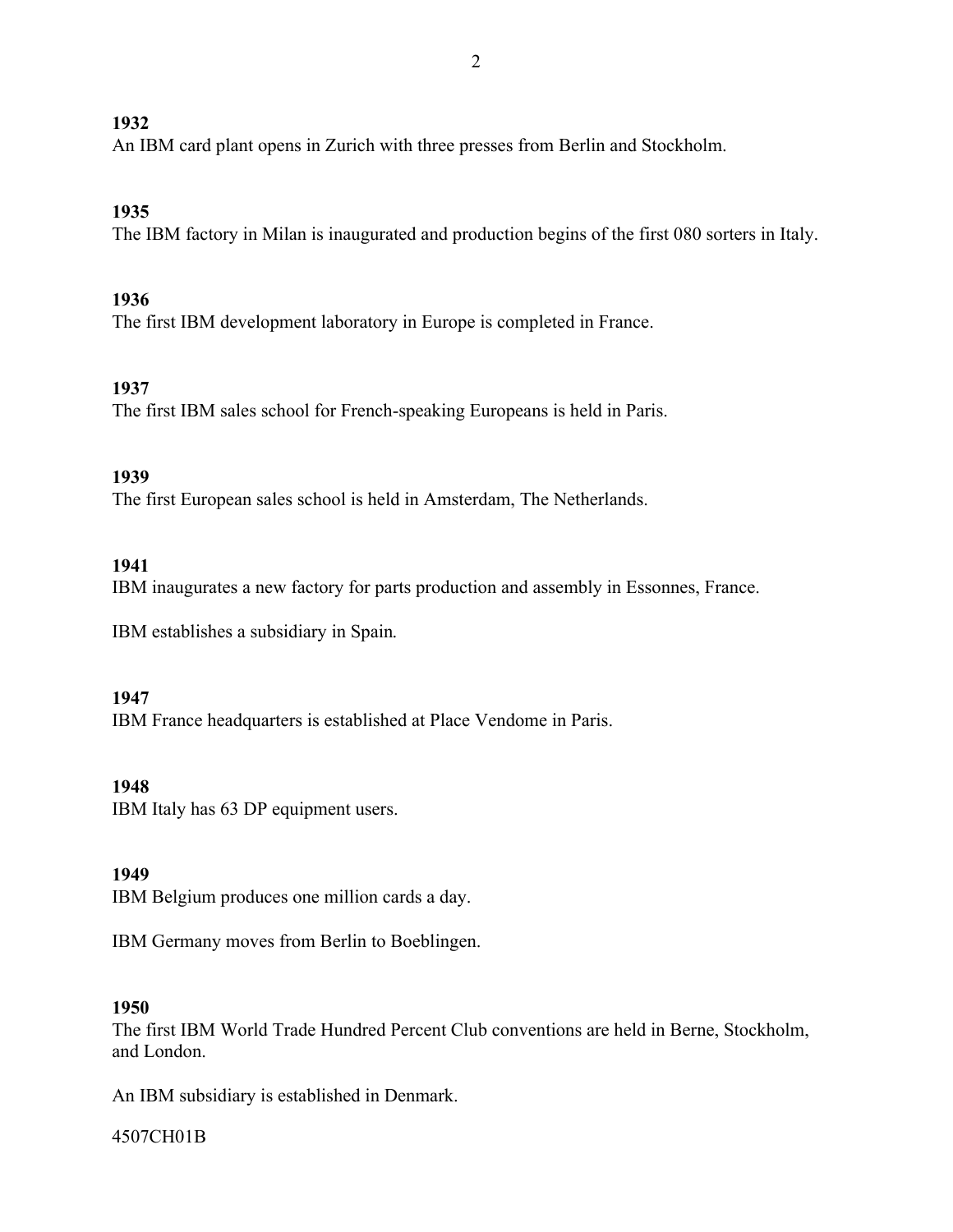IBM UK begins marketing IBM products and services.

### **1952**

IBM opens a new plant in Amsterdam, The Netherlands.

### **1953**

IBM UK opens a new factory in Greenock, Scotland.

IBM wins its first contract in Egypt (before its branch sales office is established) with the Heliopolis Railways Company and Ain Shams Oasis to supply tabulating machines.

IBM Germany opens a new research and development lab in Boeblingen.

### **1955**

IBM Institute of Data Processing and Computing opens in Paris, France.

### **1956**

IBM Ireland is organized to market data processing equipment.

An IBM Research Laboratory is inaugurated in Adliswil, Switzerland.

### **1957**

The IBM France Data Processing Center in Paris installs the first IBM 704 computer in Europe. A distinguishing feature is its magnetic core memory which can store up to 20,000 alphabetical, numerical or symbolic characters.

IBM UK opens its new headquarters in London.

The U.K. Atomic Authority installs the first IBM 704 in the British Isles.

### **1958**

European and U.S. programming specialists meet in Zurich and agree to a unified programming language, ALGOL.

IBM's introduces cross-border manufacturing in keeping with the spirit of the Treaty of Rome. Applying the manufacturing concept of "product by plant," IBM establishes the practice of concentrating a product's manufacture in an individual plant for all of Europe.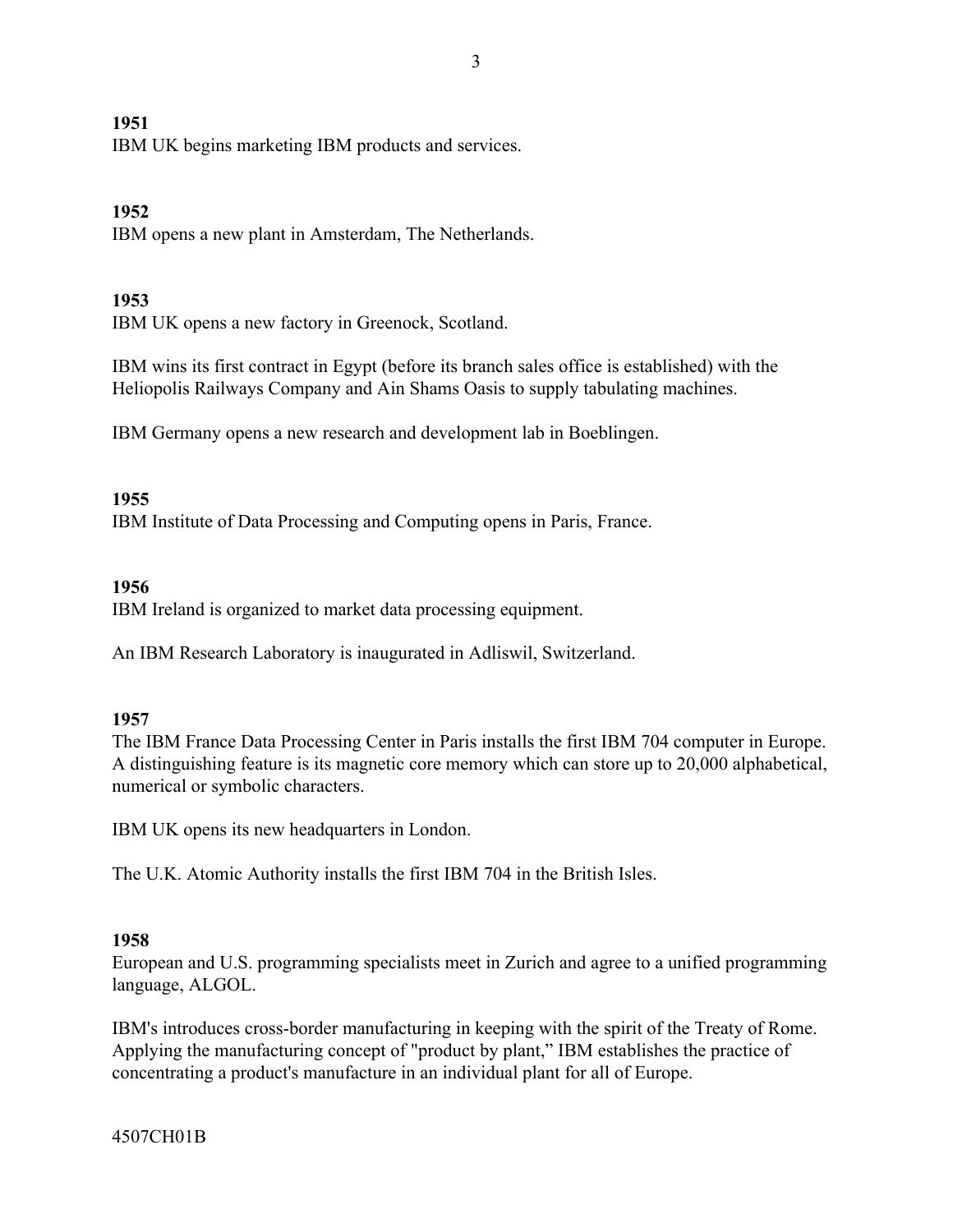An IBM 305 RAMAC (Random Access Memory Accounting) computer answers questions on world history in 10 languages at Brussels World's Fair.

The IBM 7070 transistorized computing system is announced in Paris, France.

IBM Germany establishes a manufacturing research department. German engineers complete development work, started in 1953, on the IBM 3000 series.

The IBM Executive typewriter -- a machine that produces proportionally-spaced type -- goes into production in the Amsterdam plant.

The development laboratory at Hursley, U.K., near Winchester, is opened.

### **1959**

IBM's European headquarters is relocated to Cite du Retiro in Paris, France.

A new headquarters building for IBM Belgium opens in Brussels.

The European Education Center is established at Blaricum, The Netherlands.

## **The 1960s**

### **1960**

A new research unit is founded in Paris, France, which later becomes an IBM Scientific Center.

IBM Sweden is first in Europe to use teleprocessing.

The Nordic laboratory is established in Solna, Stockholm.

The first computer to be installed in Turkey-- an IBM 650 -- is delivered.

### **1961**

Computer Centers with IBM 7090 and 1401 systems open in Boeblingen, Germany; Paris, France; and London, U.K.

An IBM laboratory opens in Vienna, Austria.

IBM Denmark establishes a new headquarters in Copenhagen.

The first IBM 729 Tape Unit is manufactured in Europe at the Essonnes plant in France.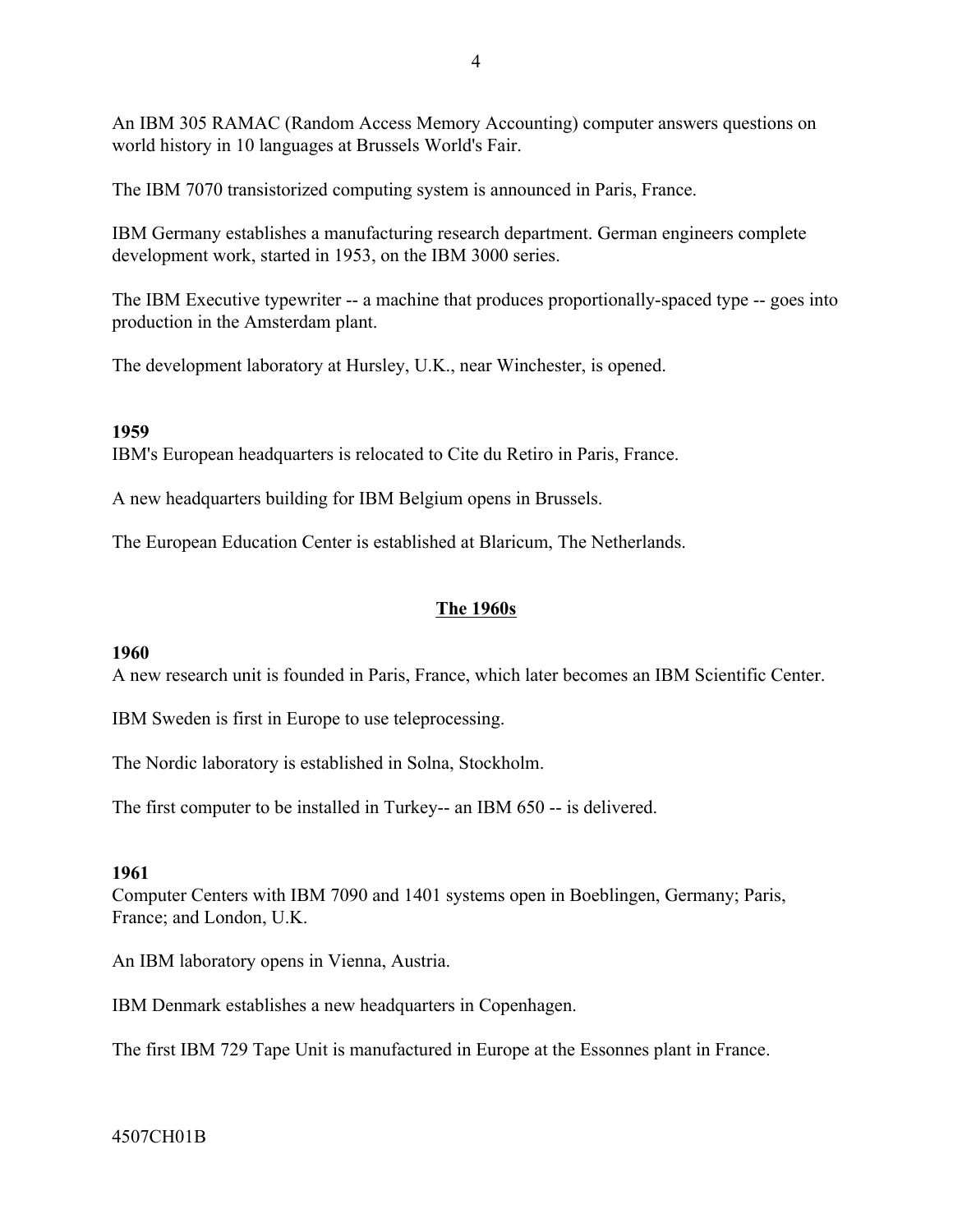A Central Ordering Point (COP) is established at Orly, France, to centralize administration of spare parts requirements throughout Europe.

The IBM 1401 computer becomes the first "system-tested" machine at the Sindelfingen, Germany, plant. Entire systems and their peripherals made by other European plants are tested here before being delivered to customers.

Italy's National Committee for Nuclear Energy installs an IBM 704 Data Processing System.

The new IBM Selectric typewriter -- the first "golf-ball" element typewriter -- is manufactured for Europe at the Amsterdam plant in The Netherlands.

IBM 709 installed by CERN in Geneva, Switzerland.

## **1962**

The first scientific computer, the IBM 1620, is installed in University of Ghent, in Belgium.

The IBM Laboratory at La Gaude, France, near Nice, is opened. The facility's spectacular design is the work of the Hungarian-born architect Marcel Breuer. La Gaude later receives data from an IBM laboratory in the U.S. via the Telstar communications satellite.

The first IBM 1410 system (for use by large customers) is built at the Essonnes plant in France.

A new IBM Scientific Center opens in Heidelberg, Germany.

The Berlin plant begins production of the IBM 200 Series Dictating equipment, and produces its 100,000th typewriter.

Max Planck Institute in Germany uses an IBM 7090 mainframe for plasma physics research.

A new development laboratory is opened at Uithoorn, The Netherlands.

IBM Sweden moves to new headquarters in Stockholm.

The research laboratory at Zurich, Switzerland moves to Ruschlikon from the Adliswil site where it was established in 1956. The Zurich Research Laboratory announces new thin film memory, operating at 100 billionths of a second.

IBM World Trade completes a laboratory at the Hursley, U.K., main site of IBM British **laboratories**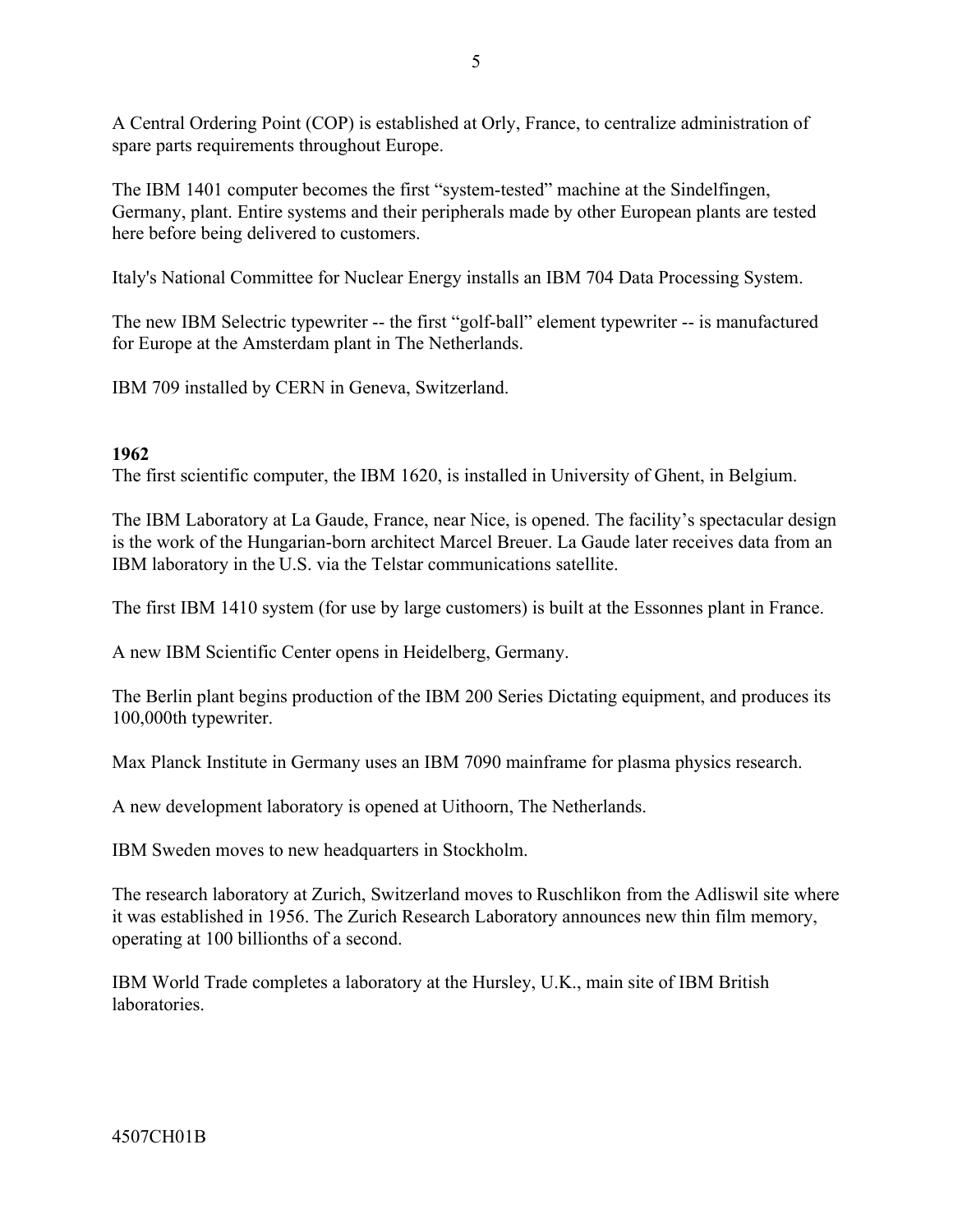IBM's "Speak Up!" program is introduced to encourage communication between employees and management, and is first adopted by IBM Netherlands.

The IBM 1440 -- a system for general use by small and medium-sized businesses -- is built at the Sindelfingen, Germany, and Milan, Italy, manufacturing plants.

IBM Germany opens a card printing plant in Boeblingen.

An IBM laboratory is dedicated in La Gaude, France.

A new IBM research laboratory is dedicated in Ruschlikon, Switzerland.

## **1964**

The first IBM teleprocessing network connects Hursley, U.K.; Essonnes, France; and Poughkeepsie, N.Y., for cooperative engineering work.

The Sindelfingen (Germany) and Essonnes (France) plants become "technology" plants, and begin production of logic cards and boards, the new semiconductor components used in the IBM System/360.

Two IBM 1401 RAMAC computers are used at the Winter Olympics at Innsbruck, Austria.

IBM Italy opens its new headquarters in Milan.

IBM Portugal opens its new headquarters in Lisbon.

The Istanbul Technical Library installs the first IBM 1620 in Turkey.

Hursley builds the first IBM System/360 Model 40 processor.

## **1965**

IBM-sponsored computer centers in European universities open in Copenhagen, Denmark; London, U.K.; and Pisa, Italy.

The IBM-based reservation system introduced by SAS (Scandinavian Airlines System) is the first computerized seat reservation system in Europe.

Microelectronics made in France are used in every IBM System/360 manufactured in Europe.

EPL -- European Program Library -- opens in Boulogne, near Paris, France.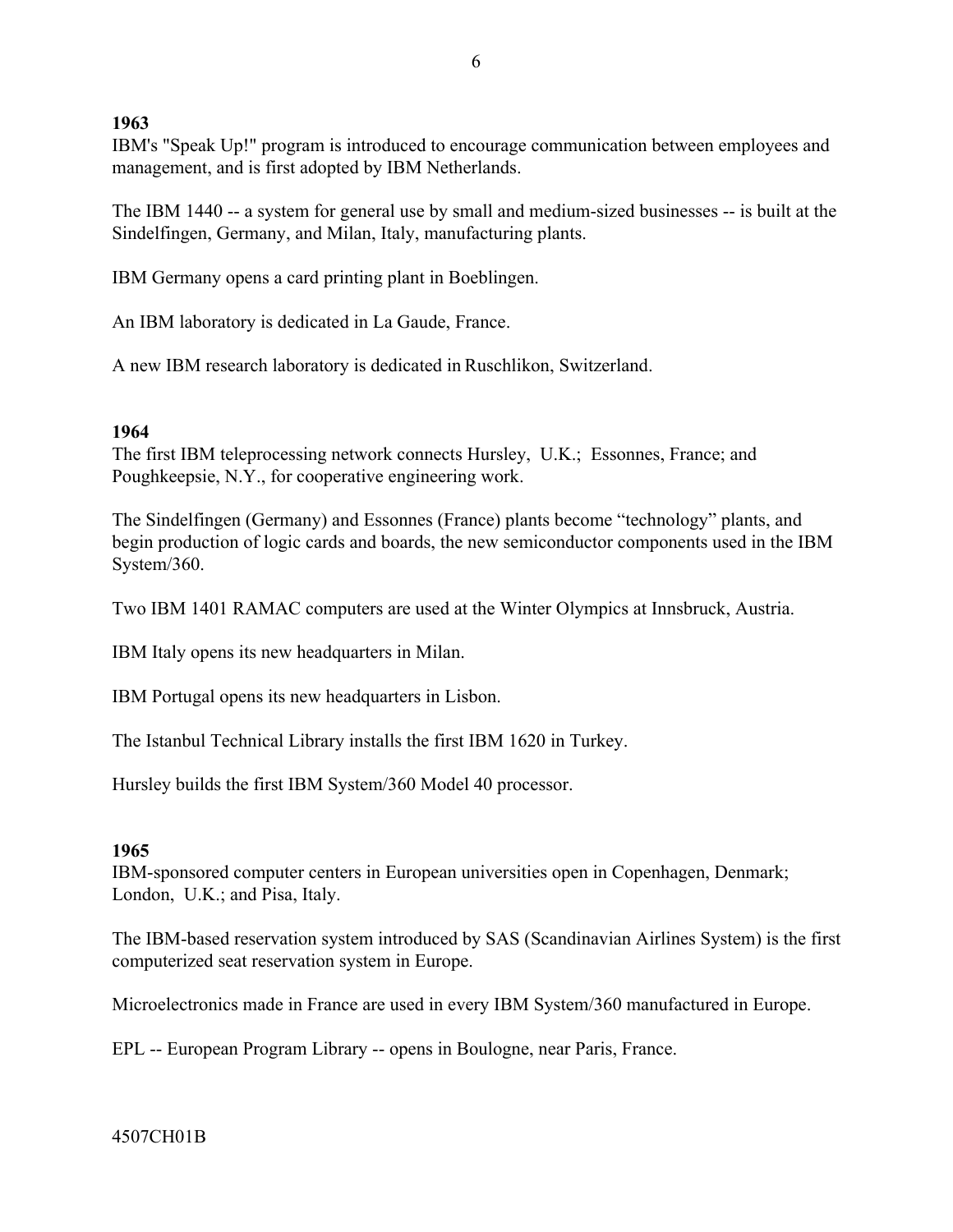New plants open at Montpellier, France -- initially to produce the IBM System/360 Models 40 and 50 processors -- and at Boigny, France, near Orleans -- to produce a variety of supply products.

The first IBM System/360 Model 40 processor manufactured at Essonnes is shipped to Franco-German Research Institute, St. Louis, France.

Hursley lab plays a major role in the development of PL/1, a new language more powerful than FORTRAN and ALGOL, and the industry's first high-level language designed for both business and scientific problems.

The Greenock plant in the U.K. produces its first IBM 1130, a stand-alone system for engineers, scientists and mathematicians.

### **1966**

The first IBM System/360 used for typesetting is installed at Turun Sanomat, a major regional newspaper in Finland.

The Sindelfingen plant in Germany begins production of the IBM System/360 Model 20 and 30 processors, and IBM 1311 Disk Storage units, which feature the first removable disk packs.

A new manufacturing plant opens in Vimercate, Italy, to specialize in medium-sized systems. Production of the IBM System/360 Model 20 processor is transferred from Germany, and Vimercate becomes the single source for European requirements for this product.

The Solna laboratory in Sweden moves to Lidingo and is inaugurated in the presence of Prince Bertil and Arthur K. Watson, vice chairman of the IBM Board.

## **1967**

A new manufacturing plant opens in Mainz, Germany.

A branch office of IBM World Trade is opened in Reykjavik, Iceland.

Euratom installs an IBM System/360 at its nuclear research center in Ispara, Italy.

ESRI -- European Systems Research Institute -- is established in Geneva as a post-graduate school in computer science for IBM employees.

IBM ISL -- Information Systems Limited -- is formed at Hursley, U.K. ISL is a center for internal information services.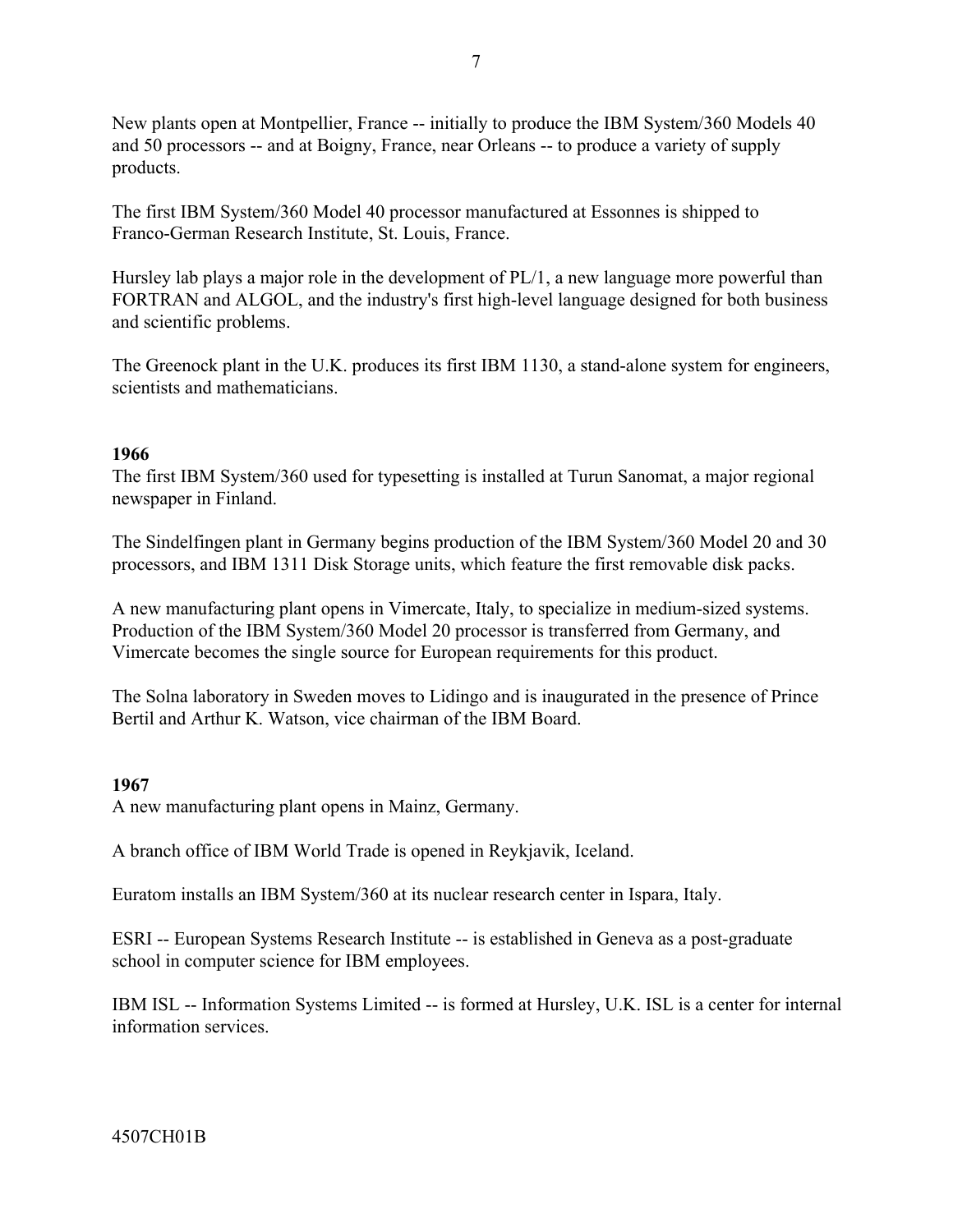The Montpellier plant in France produces the IBM 2750 switching system -- a computerized telephone exchange -- and the IBM System/360 Model 65 processor.

The Nordic Education Center opens in Lidingo, Sweden.

A new manufacturing plant opens at Havant, U.K, near Portsmouth.

The 5455 disk is developed at the Hursley, U.K., laboratory.

### **1969**

Vimercate, Italy, builds the central unit of the IBM System/3 for Europe, incorporating Monolithic System Technology (MST) from Essonnes France, for the first time. European manufacturing cooperation brings together components and peripherals for the new system from Sweden, Germany and the U.K.

The IBM Magnetic Card Selectric Typewriter is produced at the Amsterdam plant in The **Netherlands** 

The 250,000th typewriter is assembled in Amsterdam plant.

IBM Spain wins the University of Madrid's Bronze Medal for its contribution to research and education in Spain.

IBM Spain opens its new headquarters in Madrid.

### **The 1970s**

#### **1970**

Arthur K. Watson resigns his position as vice chairman of IBM Corporation and chairman of the board of IBM World Trade Corporation, to become U.S. ambassador to France.

A new plant -- initially for logic card assembly -- opens at Bordeaux, France.

The Mainz, Germany, plant starts production of the IBM System/370 Model 145 processor.

The first IBM photocopying machines are announced and manufactured in Europe in Berlin, Germany.

The Jarfalla plant in Sweden -- which manufactures printers for the whole of Europe -- moves into its own purpose-built premises. IBM Sweden manufacturing facilities first opened in Vallingby in 1954.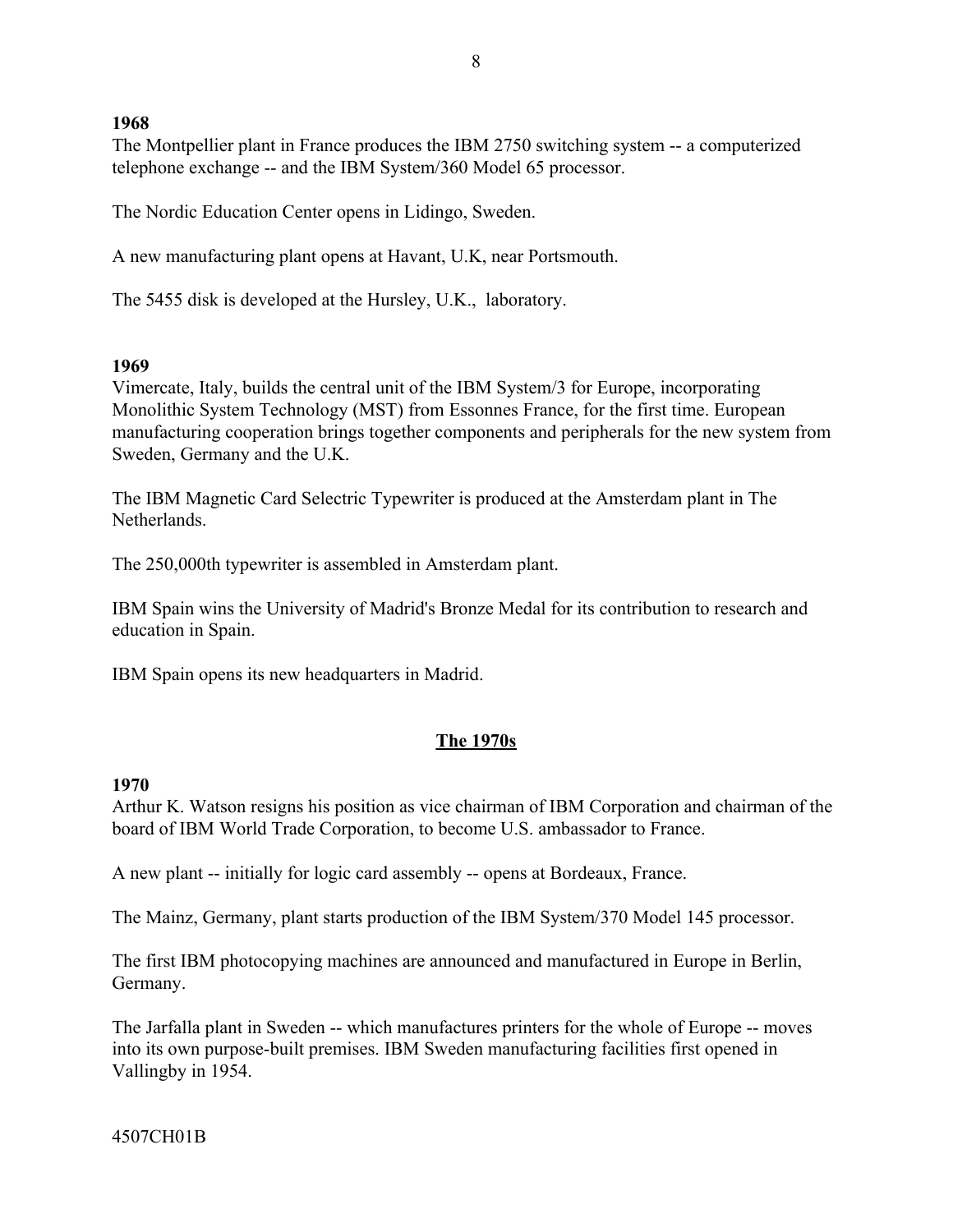The Uithoorn lab in The Netherlands introduces the IBM 1270 Optical Reader Sorter.

# **1971**

The IBM System/370 Model 135 processor -- partly developed at Hursley, U.K., -- is manufactured at Havant, and is the first computer to incorporate logic on chips and semiconductor memory.

The first IBM self-service banking terminal is developed at Hursley.

# **1972**

The European Publications Center opens in Denmark.

IBM's first Communications Controller -- the IBM 3705 -- is developed at La Gaude, France.

IBM Germany transfers its headquarters from Sindelfingen to a new building in Stuttgart.

IBM Israel establishes a Scientific Center in Haifa.

A new IBM Scientific Center is opened in Madrid, Spain.

## **1973**

The IBM Selectric is used in world typewriting championships in Valencia, Spain.

The Athens Support Group in Greece is formed for software development.

IBM's Amsterdam plant installs the first waste purifier in the Netherlands.

Leo Esaki, an IBM scientist at the Zurich Research Laboratory, in Switzerland, wins the Nobel Prize for Physics for discovering (in 1958 while at Sony) the phenomenon of electron tunneling in semiconductors.

IBM Switzerland opens its new headquarters in Zurich.

Data Center Services of IBM in Ankara, Turkey, begins operations.

The first "industry system" -- the IBM 3600 Finance Communications System -- is manufactured at Havant and Greenock in the U.K.

## **1974**

IBM's Arthur K. Watson International Education Center opens at La Hulpe, Belgium, near Brussels.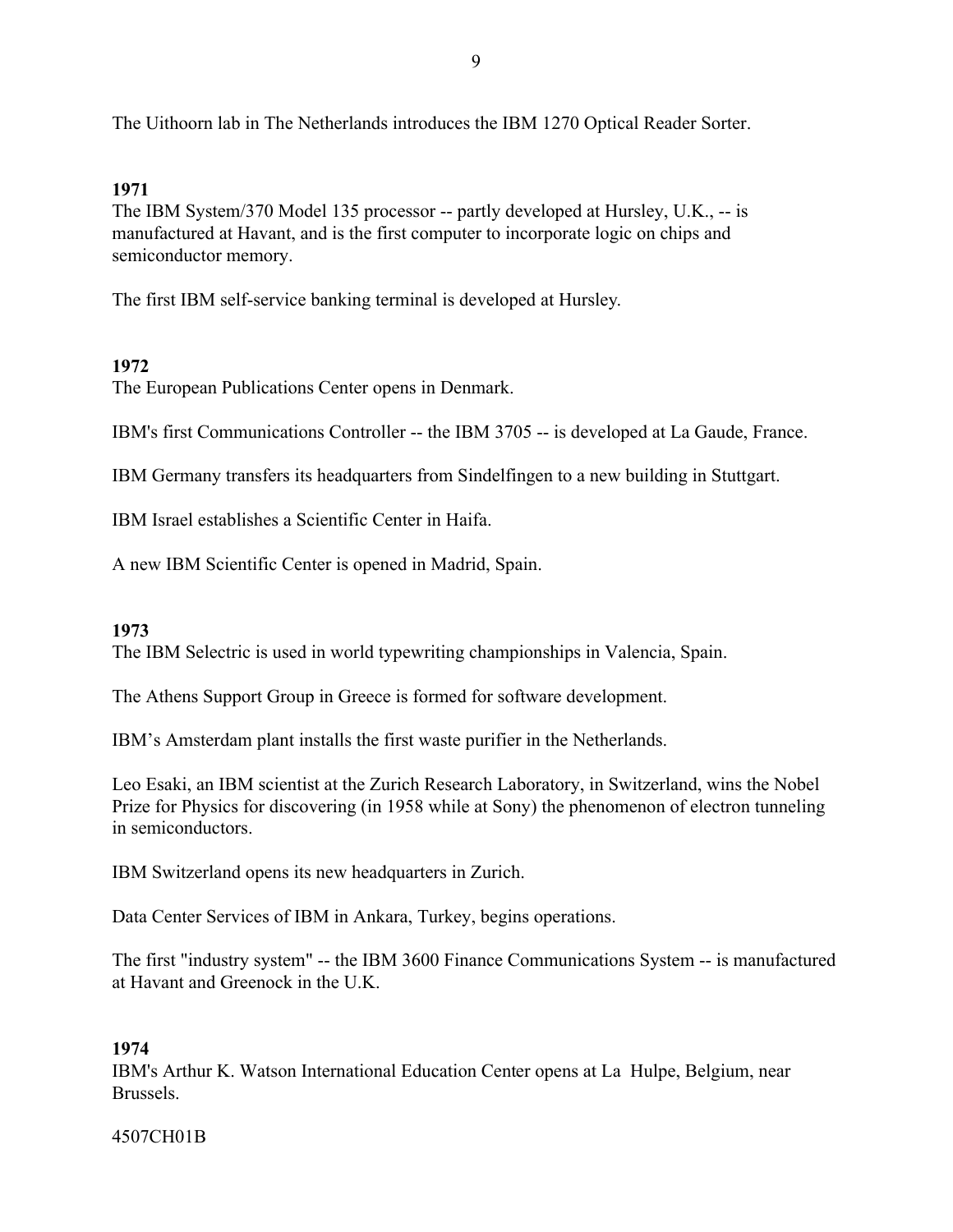IBM Germany constructs a new plant in Berlin for electric typewriters, photocopying machines and dictation machines.

A new distribution center is opened at Nieder-Roden, Germany.

IBM Spain's manufacturing operations begin in Valencia.

Queen Elizabeth II visits IBM UK's plant at Havant, near Portsmouth. The plant was established to produce disk storage files.

The first Arabic IBM 2260 Terminal is installed in Egypt.

### **1975**

The European Program Library (EPL) is transferred from Boulogne to Montpellier, France.

IBM Italy moves to new headquarters at Segrate, near Milan.

IBM Netherlands moves to its new headquarters building in Amsterdam.

The first phase of IBM UK's new headquarters complex at North Harbour, near Portsmouth, is completed, and the first occupants move in.

### **1976**

IBM Greece has 227 employees.

IBM Italy welcomes its 9,000th employee.

The Jarfalla plant in Sweden begins delivery of the IBM 3800 laser printer -- the first electrophotographic printer in the industry, operating at up to 20,000 lines per minute.

IBM UK moves to new headquarters at North Harbour, near Portsmouth.

### **1977**

The Sindelfingen plant celebrates its 50th anniversary (1927-1977). A new plant opens in Boeblingen, Germany.

The new IBM Office System/6, now with ink-jet print technology, is built in Amsterdam, The Netherlands.

The Amsterdam plant celebrates its 25th anniversary.

IBM Spain opens a new plant in Valencia.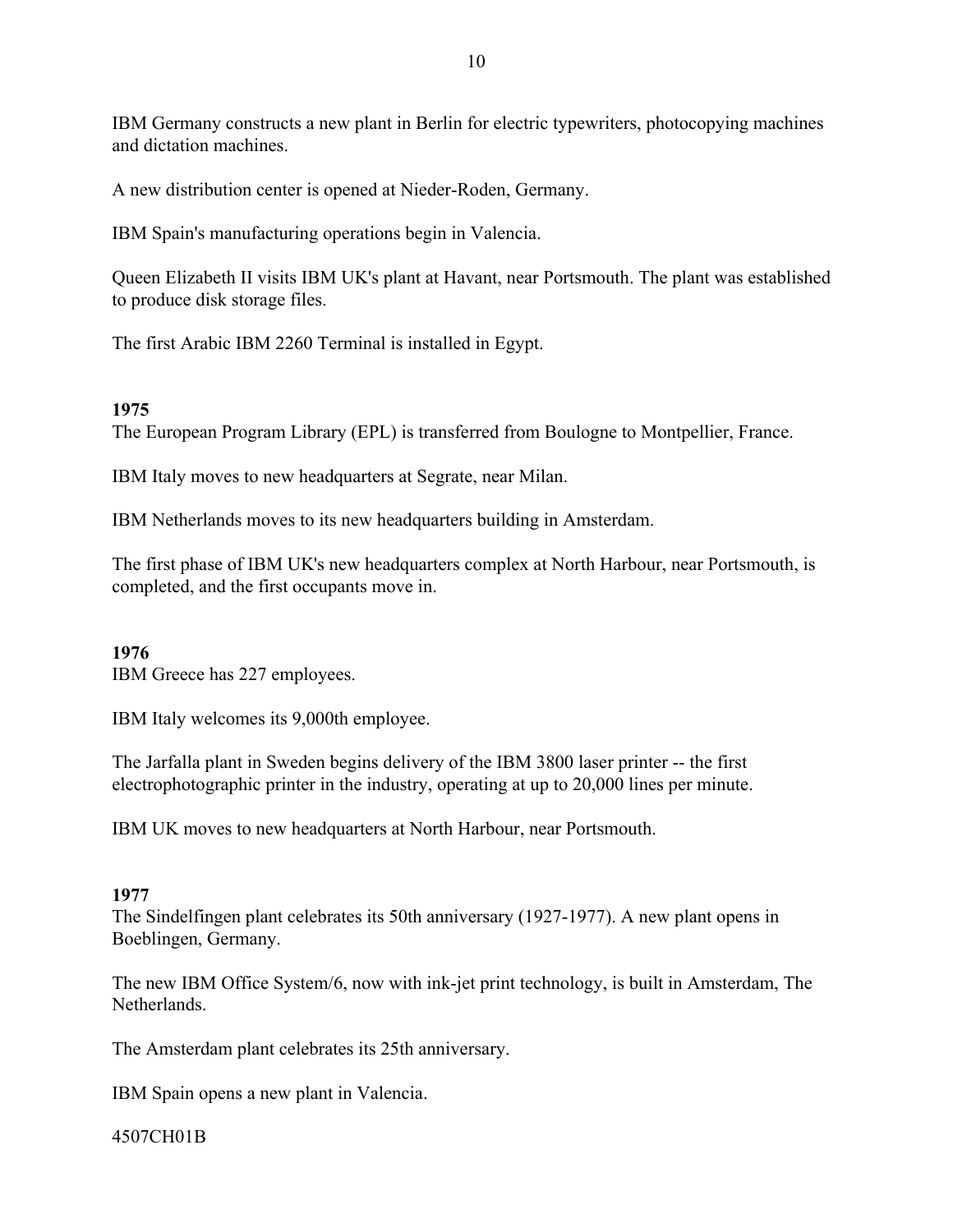IBM Spain welcomes its 3,000th employee.

### **1978**

IBM Belgium moves to its new headquarters in Brussels.

IBM Israel moves to its new headquarters in Tel Aviv.

IBM South Africa announces the first SA typewriter keyboard.

IBM Sweden celebrates its 50th anniversary. A new headquarters in Stockholm is inaugurated. The organization has 3,800 employees.

IBM Switzerland has 2,415 employees.

The IBM Scientific Center opens in Winchester, U.K.

### **1979**

The IBM 1750 Switching System -- a computerized private exchange -- is developed in La Gaude, France.

IBM Italy opens a Program Product Development Center and a Scientific Center in Rome.

IBM Finland opens a new headquarters building in Helsinki.

 The first IBM color graphics screen is developed in Hursley, U.K., and announced as the IBM 3279 Visual Display.

### **The 1980s**

### **1980**

IBM in Germany celebrates its 70th anniversary. There are 26,362 employees. Revenue reaches 7,380 million.

A version of IBM's "Hacienda" system, originally developed at the IBM Scientific Centers in Madrid and Rome for research into high-resolution color image processing, is produced commercially at the Vimercate plant in Italy as the IBM 7350 Image Processing System.

IBM establishes a Scientific Center in Kuwait.

The results of the Paralympics for the Handicapped in Arnhem are processed by IBM Netherlands.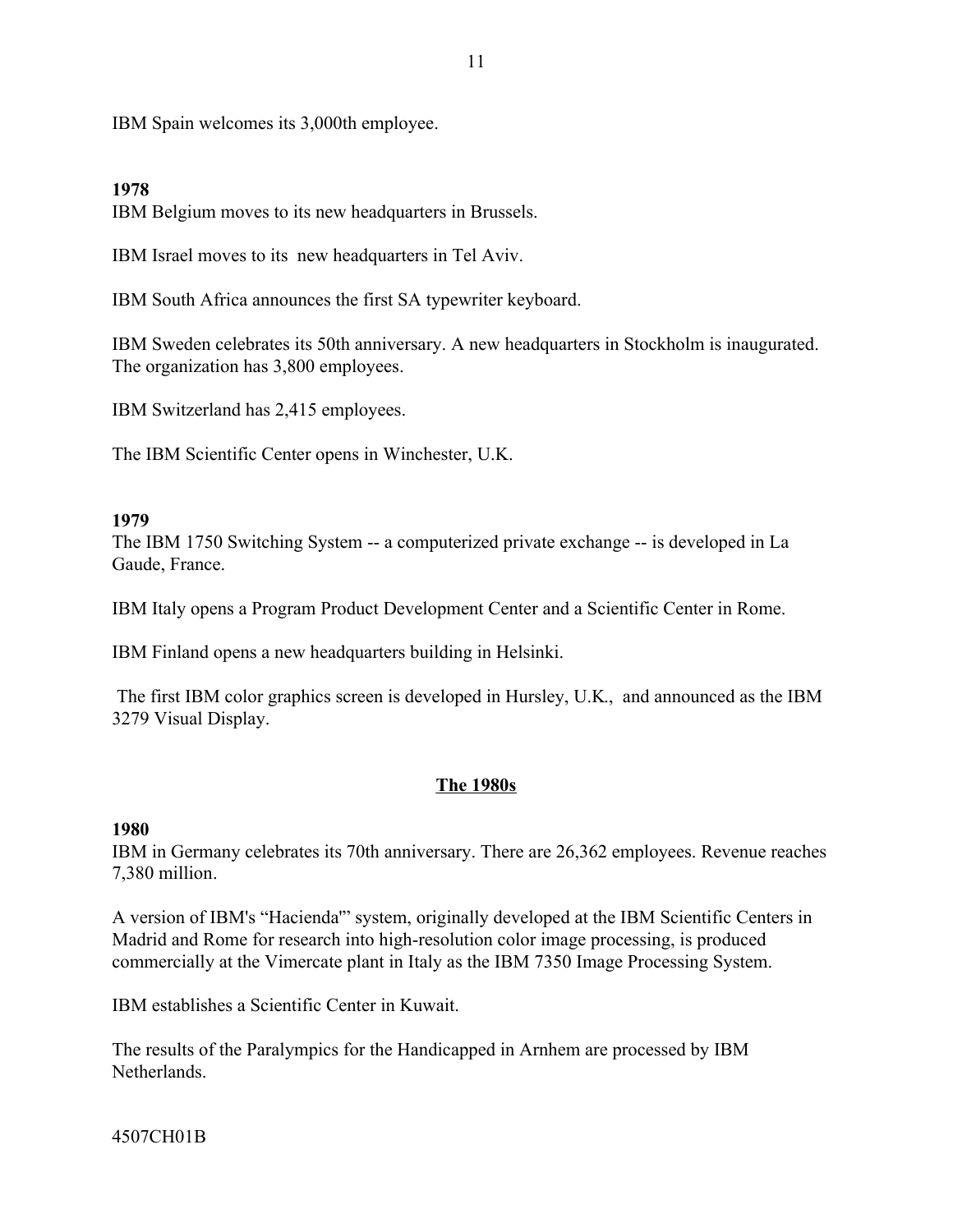IBM's renovation work on the 18th century Buchan House, the new Scottish headquarters office in St. Andrew's Square, Edinburgh, wins a Civic Award.

### **1981**

IBM UK's Greenock plant near Glasgow receives the Scottish Council Award for 30 years of industrial achievement.

The new Santa Palomba plant near Rome begins operations to build retail systems and small systems for Europe.

The European Program Library (EPL) is transferred from Montpellier, France, to Copenhagen, Denmark.

### **1982**

Pilot studies are carried out in IBM to evaluate PROFS -- an electronic mail and office information system which will eventually become the main internal communications network in IBM offices throughout the world.

IBM's laboratory at Hursley, U.K., develops a "talking" display terminal for use by blind operators.

IBM's largest computer to date -- the IBM 3084 -- is announced, and is built by the Montpellier plant in France. It incorporates four central processing units offering up to 64 million characters of main memory.

IBM Norway has 1,028 employees.

### **1983**

IBM and major European universities announce the international computer network (EARN) to foster the exchange of scientific and technical information between academic communities.

IBM's European Headquarters moves to Tour Pascal, La Defense, on the outskirts of Paris.

IBM has 105,443 employees in the EMEA countries; 15 manufacturing plants; nine research and development facilities; nine scientific centers.

IBM opens a Scientific Center in Cairo, Egypt.

IBM Portugal has 600 employees.

The Valencia plant builds its first IBM 4381 processor.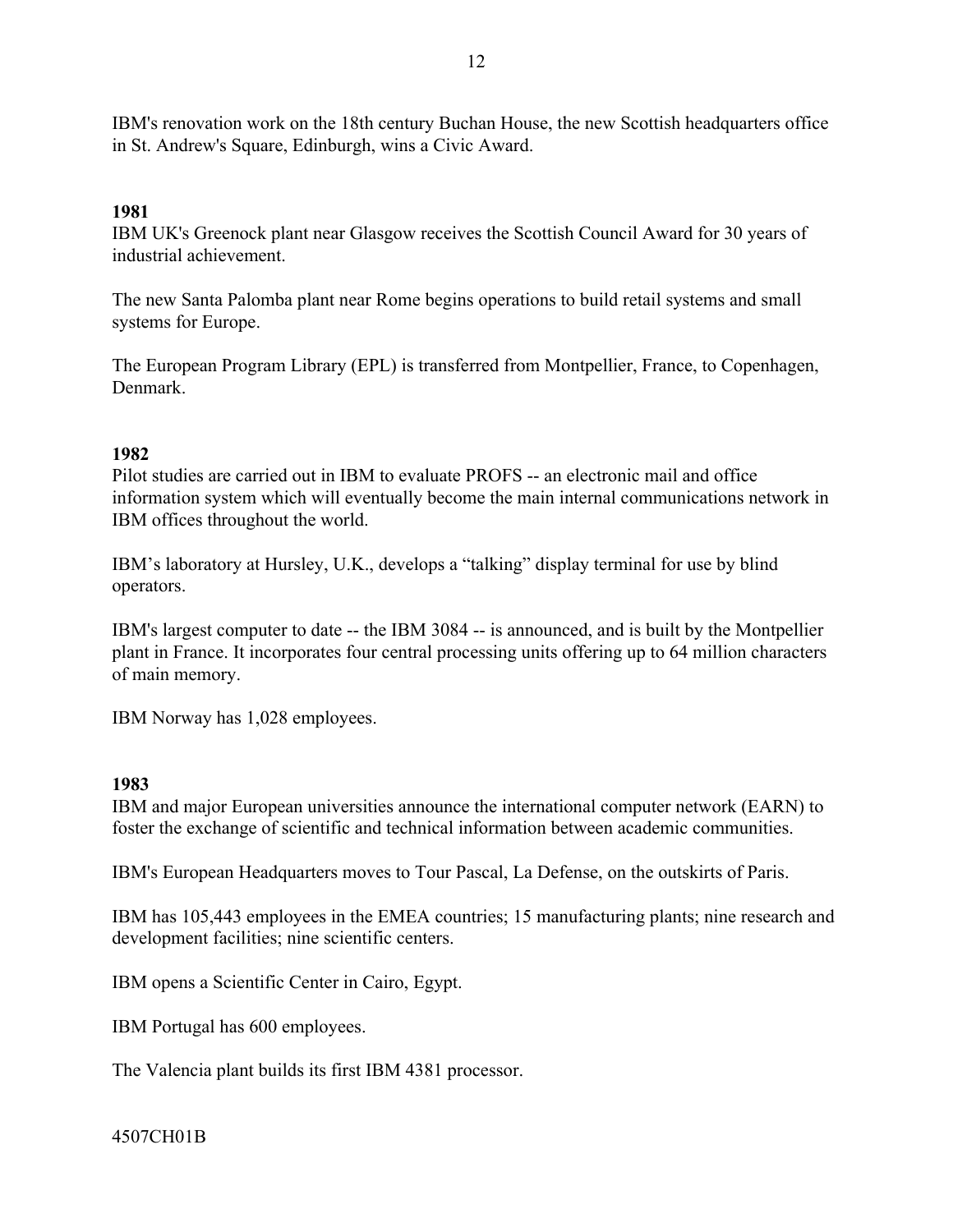IBM Turkey has 180 employees.

IISL (International Information Systems Limited) is established for software development in Ireland.

### **1984**

The IBM Traveling Technology Exhibition begins its journey through 18 cities in 14 European countries, during which it is visited by 1,042,744 people. Over 1,000 students of different nationalities are involved as demonstrators for the exhibits.

The Arabic Competence Center opens in Egypt.

### **1985**

The IBM Computer Gallery is opened in Brussels, Belgium, to help familiarize the general public -- and especially the young and unemployed -- with the use of computers.

#### **1986**

Gerd Binnig and Heinrich Rohrer, IBM scientists at the Zurich Research Laboratory in Switzerland, win the Nobel Prize in Physics for their invention of the Scanning Tunneling Microscope.

The Bergen Scientific Center is established to encourage research into areas beneficial to Norway -- including information technology, reservoir simulation, seismic processing, biotechnology and fish farming.

IBM UK wins the Queen's Award for Export Achievement.

#### **1987**

Georg Bednorz and Alex Mueller, IBM scientists from the Zurich Research Laboratory, win the Nobel Prize in Physics for their work in high-temperature superconductivity.

The first 1-megabit chip is manufactured at the IBM plant in Sindelfingen, Germany. Chancellor Helmut Kohl visits the plant to inaugurate the production line.

IBM Norway's new headquarters in Oslo is dedicated in the presence of Prince Harald.

IBM UK wins the Queen's Award for Export Achievement for the second successive year.

IBM Denmark establishes danNet, a joint company with the Copenhagen Telephone Company (KTAS), to develop and sell Value Added Network Services (VANS).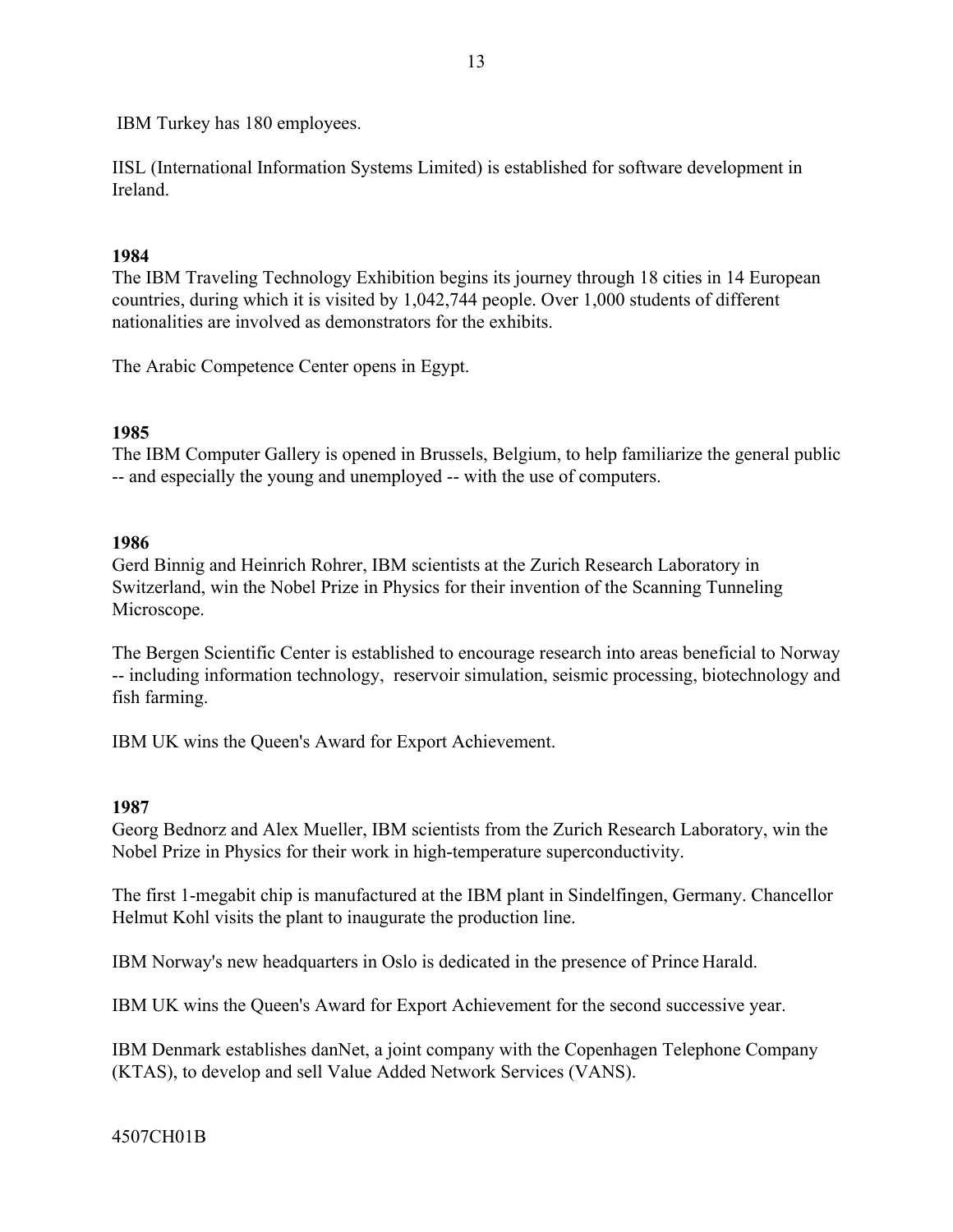IBM France is appointed the official information technology partner for the 1992 Winter Olympics, which will take place in Albertville.

IBM France moves its headquarters from Place Vendome in the center of Paris to the new, 40-story Tour Descartes at La Defense.

IBM Spain is appointed the official information technology partner for the 1992 Olympics, which will take place in Barcelona, and for the World's Fair in Seville.

The European Support Center for Persons with Disabilities opens at La Hulpe, Belgium, to provide advice on special IBM and non-IBM products for the handicapped.

IBM contributes equipment valued at ECU 7.4 million to the UN's Global Resource Information Database (GRID).

IBM UK wins the Queen's Award for Technological Achievement for the 9335 disk storage system -- designed by the Hursley development laboratory and built for worldwide distribution by the Havant plant.

### **1989**

The Sindelfingen plant in Germany begins production of the 4 MB chip in Europe.

The University of Aachen signs a contract with IBM Germany to purchase an IBM 3090-600S processor, with six vector facilities, making it the first German university to participate in the European Supercomputing Initiative.

After more than half a century of operations in Greece, IBM changes its IBM World Trade Corporation branch into a fully-fledged IBM subsidiary, IBM Hellas, S.A.

IBM UK completes one of the most complex data cabling projects, a multi-million pound installation for the new Lloyd's building in London.

IBM Switzerland creates the Artificial Intelligence Prize to be awarded to Swiss university students for research achievements in fields of knowledge-based systems, intelligent tutoring systems, and knowledge representation.

IBM France announces a cooperative agreement with the National Institute for Scientific Research (CNRS) to form a scientific association in the field of molecular modeling.

IBM Spain signs a cooperative agreement with the National Research Council to develop a workstation for Scanning Tunneling Microscope automation.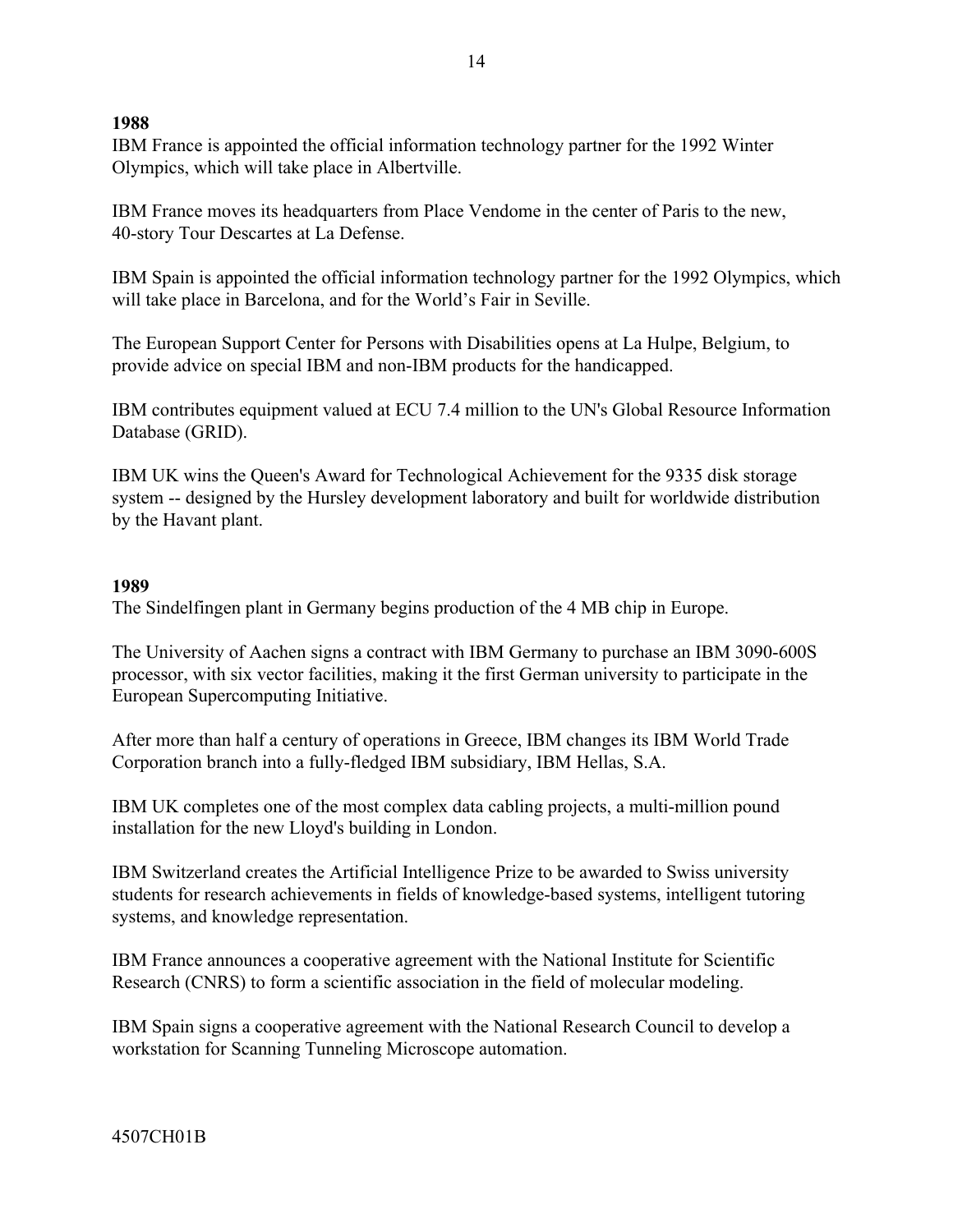IBM Portugal inaugurates a Support Center for People with Disabilities in its Lisbon headquarters. The company is also selected as the top company in its industry by a leading Portuguese business magazine (EXAME).

The High-Technology Center is inaugurated at the Bergen Scientific Center in Norway.

# **The 1990s**

### **1990**

IBM Germany becomes first company ever to be awarded an Honorary Diploma from the International Committee for Fair Play of the United Nations Educational, Scientific and Cultural Organization.

A printing briefing center is established at the IBM Jarfalla manufacturing plant to support the marketing of IBM printing applications in Sweden.

### **1991**

The Former East German financial institute becomes one of IBM's first mainframe customers in Europe to adopt ESCON, IBM's innovative fiber-optic architecture.

IBM France and EuroDisney sign an agreement making IBM the official supplier to the theme park of technology products and services.

IBM donates \$315,000 and equipment to TechnoServe, a nonprofit development organization, to fund projects aimed at improving economic conditions in Third World countries.

Euro-control, the Brussels-based organization that helps coordinate air traffic flow in Europe, contracts with IBM to provide a communications network linking air traffic controllers in 22 countries to its flight information database.

After an absence of 43 years, IBM returns to Czechoslovakia as an independent company and wholly-owned subsidiary, known as IBM CSFR.

## **1992**

Expo '92 World's Fair opens in Seville and IBM Spain provides a network featuring two IBM mainframe computers and more than 700 PS/2 personal computers as the centerpiece of its information support.

Finnish State Railways inaugurates a new seat reservation system with assistance from IBM Finland, which designed the system.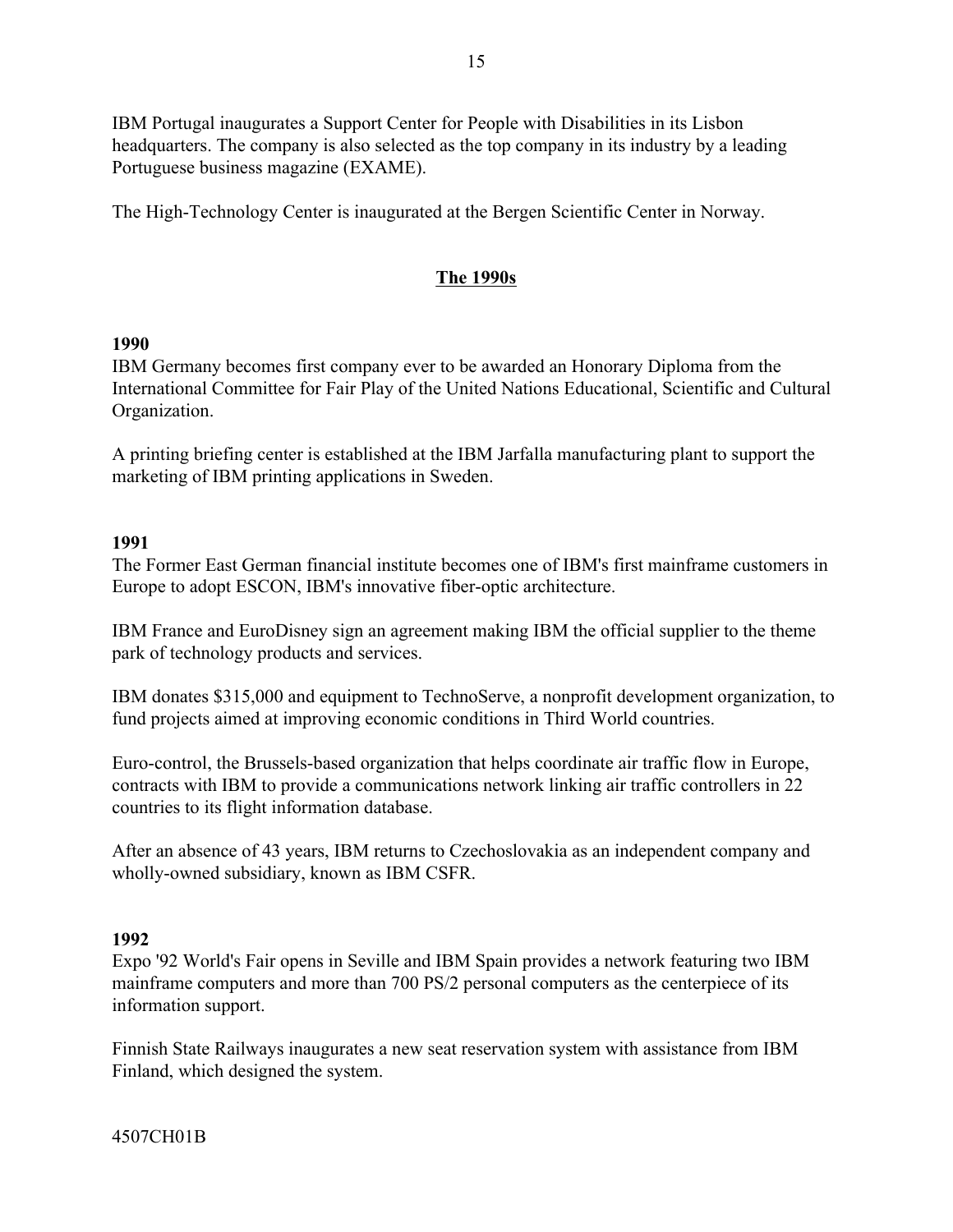An IBM ad campaign -- "Blue Roses" -- originating in Hungary, is extended to other Eastern European countries. The ads herald the opening of IBM subsidiaries, and feature products such as the PS/2.

IBM Slovenia becomes a wholly-owned subsidiary of IBM WT EMEA Corporation and is included in the IBM Eastern Europe Academic Initiative which provides advanced computing facilities to university staff in Hungary, Poland, and the Czech and Slovak Federal Republics.

The Rome Networking Systems laboratory -- with a worldwide assignment of conducting IBM research and software development in telecommunications -- relocates to a new facility in Rome.

### **1993**

IBM announces a restructuring of its European plants to reduce its manufacturing capacity over next two years.

The customer service organization of IBM SEMEA wins 1992 EMEA Chairman's Quality Award.

IBM announces that its tender for CGI Informatique has been successful and IBM acquires CGI on April 6th.

IBM eliminates worldwide CFC emissions from manufacturing processes.

IBM ships the 1,000th AS/400 to Czech CSOB bank.

IBM Eastern Europe announces a new IBM company for Slovakia.

Production of IBM personal computers begins in Russia

IBM becomes the main project partner of the Computer Center of Central Geophysical Expedition Organization in Moscow for the oil industry in Russia.

IBM France receives a trophy for environmental awareness.

IBM installs the 2,000th IBM ES/9121 mainframe computer in Europe at the Italian industrial group, Carraro.

### **1994**

CERN, the European laboratory for Particle Physics, takes delivery of Europe's most powerful IBM supercomputer -- a 64-node, UNIX-based, IBM Scalable POWERparallel Systems SP2.

IBM ships first PowerParallel SP2 supercomputers to European customers at Compagnie Generale de Geophysique in France and Western Geophysical in the U.K.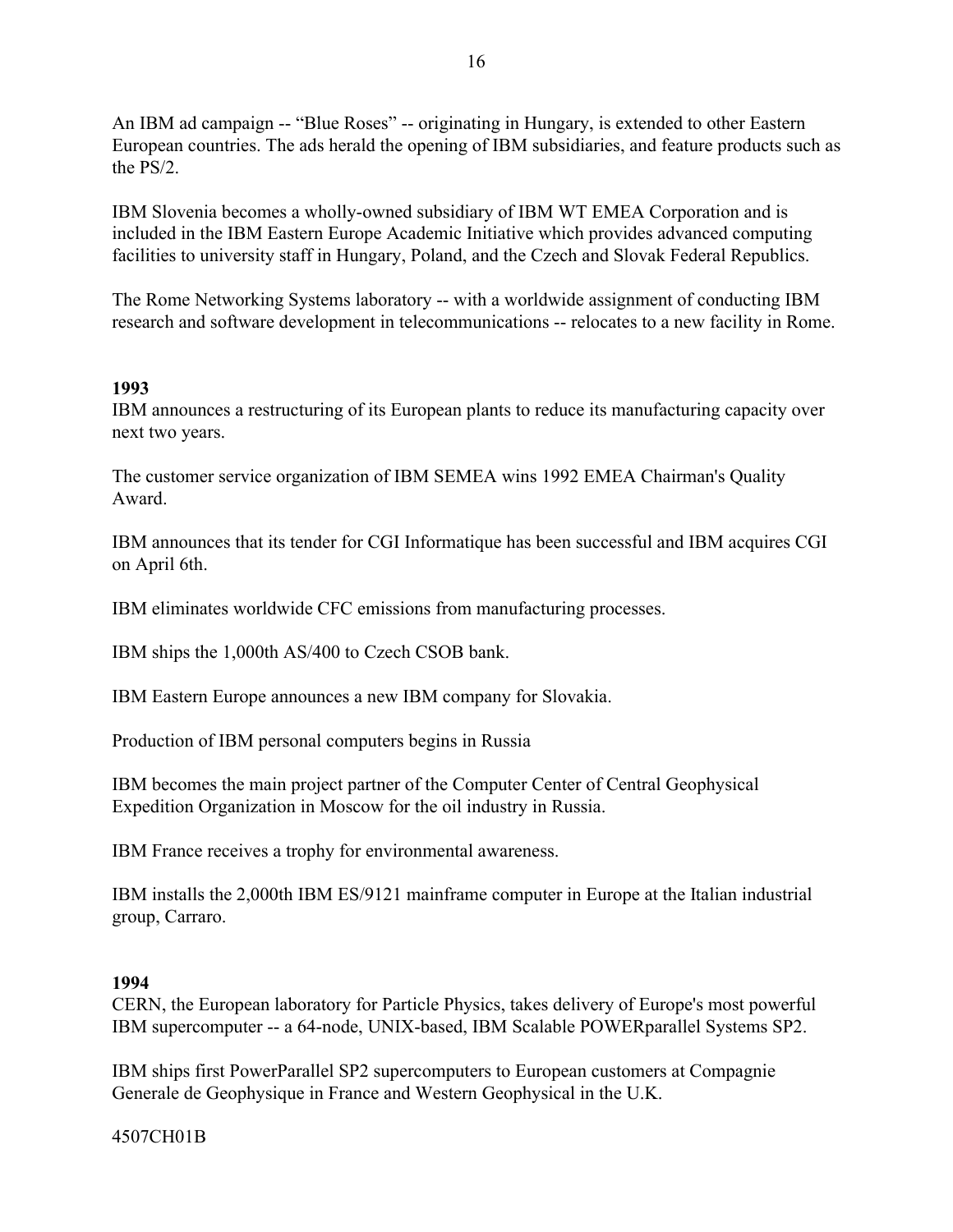Novell and IBM join forces to offer integration of network management products.

A Belgian university is the first user of a 16 MB chip in a large processor.

IBM announces the formation of IBM Bulgaria, a wholly-owned subsidiary of IBM WT Europe/Middle East/Africa Corporation.

IBM signs the largest-ever outsourcing contract in Europe (1 billion DM) with Gothaer Insurance Group in Germany.

The City of Valencia, Spain, orders the first IBM Bus Fleet Management System.

Atle Forvaltnings AB acquires a 65 percent share in IBM's Jarfalla, Sweden, Industry Competence Center.

IBM's subsidiary in Russia, headquartered in Moscow, extends its geographical reach by opening a branch office in Vladivostok.

#### **1995**

Daimler-Benz AG and IBM sign a general corporate agreement worth a total of 730 million DM to cover worldwide delivery of IBM hardware, software and services to the Daimler-Benz group.

The Vatican Library, the Pontifical Catholic University of Rio de Janeiro and IBM announce a pilot project to digitize the Vatican Library.

IBM announces the formation of IBM Croatia, a wholly-owned subsidiary of IBM. Szekesfehervar, Hungary, is selected as the site for a new IBM disk drive manufacturing facility.

IBM signs an agreement with the Czech computer firm Elko Holding to assemble PCs at the Czech company's plant in Prague. The plant produces the IBM PC 300.

Komercni Banka AS, the largest Czech commercial bank, purchases 6,200 PC 700 series computers in one bid.

IBM wins a bid for the restructuring of the Italian Finance Ministry.

IBM announces a major contract worth 10 million dollars, with the fourth largest bank (Zuercher Kantonalbank) in Switzerland.

IBM Switzerland opens its new headquarters in Zurich-Altstetten.

IBM and Philips form new company to produce semiconductors in Germany.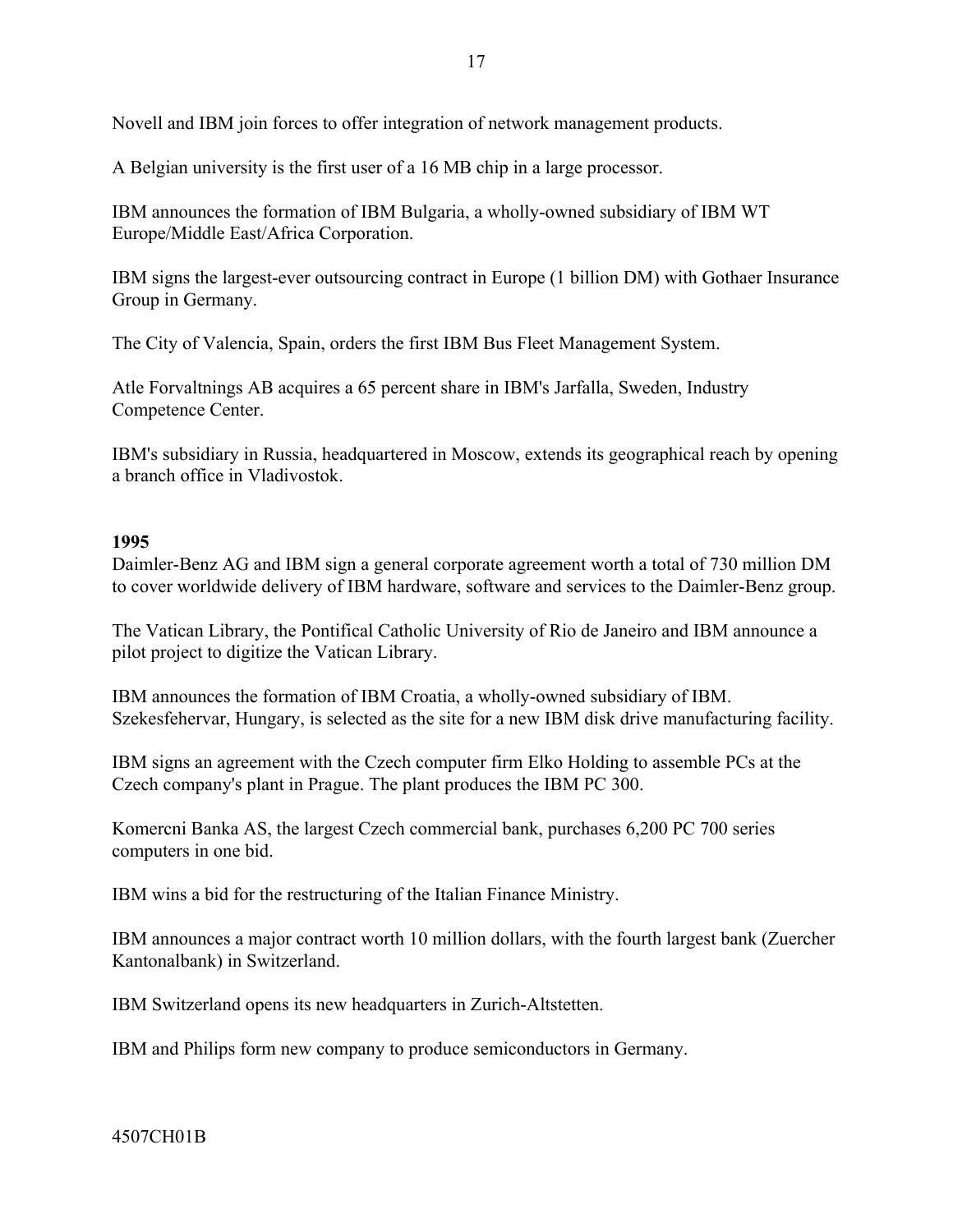IBM and Cyrix' new and highly-acclaimed sixth-generation 6x86 microprocessor wins the "Best Technology of the Show" award at CeBIT'96 in Hannover.

IBM announces the installation of the 1,000th scalable POWERparallel RS/6000 SP server in the world at Pasteur Merieux Connaught Company, a worldwide leader pharmaceutical laboratory located in France.

The Singapore Government announces the launch of its Electronic Procurement Service (EPS) in Europe, a project which signifies the first large-scale implementation of IBM's electronic procurement service for government.

The IFA, the U.S. representative of DATAR, the French Government body responsible for fostering and assisting foreign investment, presents the Invest in France Award to four companies, including IBM.

AGF, one of France's largest insurance companies, purchases IBM DB2 Database Servers in a major step toward decentralizing access to critical corporate data for its network of 1,300 insurance agents across France.

IBM announces plans to open a new international HelpCenter in Dublin and expand its HelpCenter in Greenock, Scotland.

IBM strengthens its European operations with the announcement of an investment in an IBM Technology Campus in Dublin.

The IBM PC Company invests approximately \$150 million (U.S.) in 1996 to maintain and expand its worldwide telephone support capabilities.

IBM is ranked as the top international PC vendor in Central Europe and Russia for the first quarter of 1996, according to International Data Corporation (IDC).

In an extension of disk drive manufacturing in Szekesfeherva, Hungary, IBM produces 2.5 inch 1.4 gigabyte hard disks for notebooks.

IBM wins a \$17.5 million contract from the World Bank to supply Russia's Ministry of Social Protection (MSP) with 7,500 personal computers.

## **1997**

CERA Bank, one of the largest banks in Belgium, and IBM develop a Java-based mortgage loan calculator applet. CERA Bank is the first bank in Belgium, and one of the first European banks, to offer its clients access to critical banking information and services over the Internet.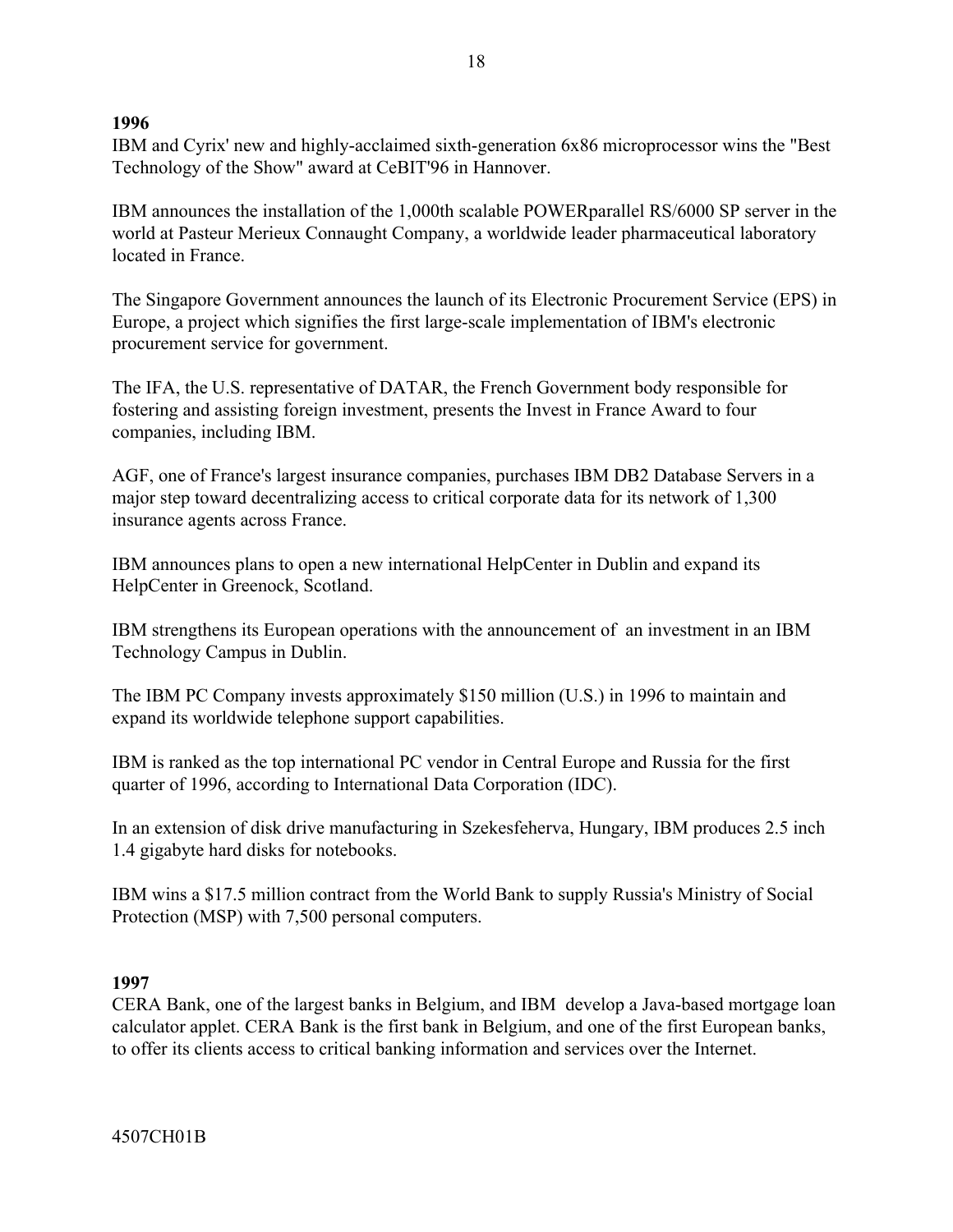IBM pioneers an innovative 24-hour-a-day development cycle of Java components through joint ventures with Tsinghua University in China, Belarus' Institute of Computer Science, India's Tata Group, and an alliance with Latvia's Software House Group.

The Fininvest Group and IBM announce a wide-ranging agreement for the use of IBM technologies and solutions to support and develop industries in broadcasting and publishing to retailing, insurance and financial services.

IBM and Gemplus announce a cooperation agreement in the provision of global smart card solutions.

The State Hermitage Museum in Russia and IBM announce an exclusive art and technology partnership.

IBM, MasterCard, and Danish Payment Systems (PBS) announce the first end-to-end secure Internet transaction using the Secure Electronic Transaction (SET) protocol.

For the first time ever, an airline ticket is ordered over the Internet across national borders using the new SET secure payment standard. The ticket is ordered from the Norwegian airline Braathen SAFE using a Danish Europay charge account. At the same time, the first domestic Norwegian secure payment transaction over the Internet is conducted using SET.

Novartis, the world leader in life sciences, and IBM Global Services agree to establish a company that will manage the complete information technology (IT) infrastructure of Novartis' Basel-based business units.

The largest beverage company in Switzerland, Feldschloesschen-Huerlimann Holding AG (FHH), agrees to transfer its information technology operations to IBM.

The United Kingdom's number one tour operator, Thomson Tour Operations Limited (TTOL), announces a technology partnership with IBM.

IBM expands its commitment to women-owned businesses through its sponsorship of The Organization for Economic Cooperation and Development (OECD) World Forum on Women Entrepreneurs in Small and Medium Enterprises.

## **1998**

For the fourth consecutive year, IBM and The All England Lawn Tennis Club collaborate to produce the official Wimbledon Web site, which records over 106 million page views and over 224 million server hits during the 1998 Championships. In June, the official Web site of the 1998 French Open tennis championships, designed and hosted by IBM, is the most highly trafficked official Grand Slam Web site to date, recording 146.9 million server hits during the tournament fortnight.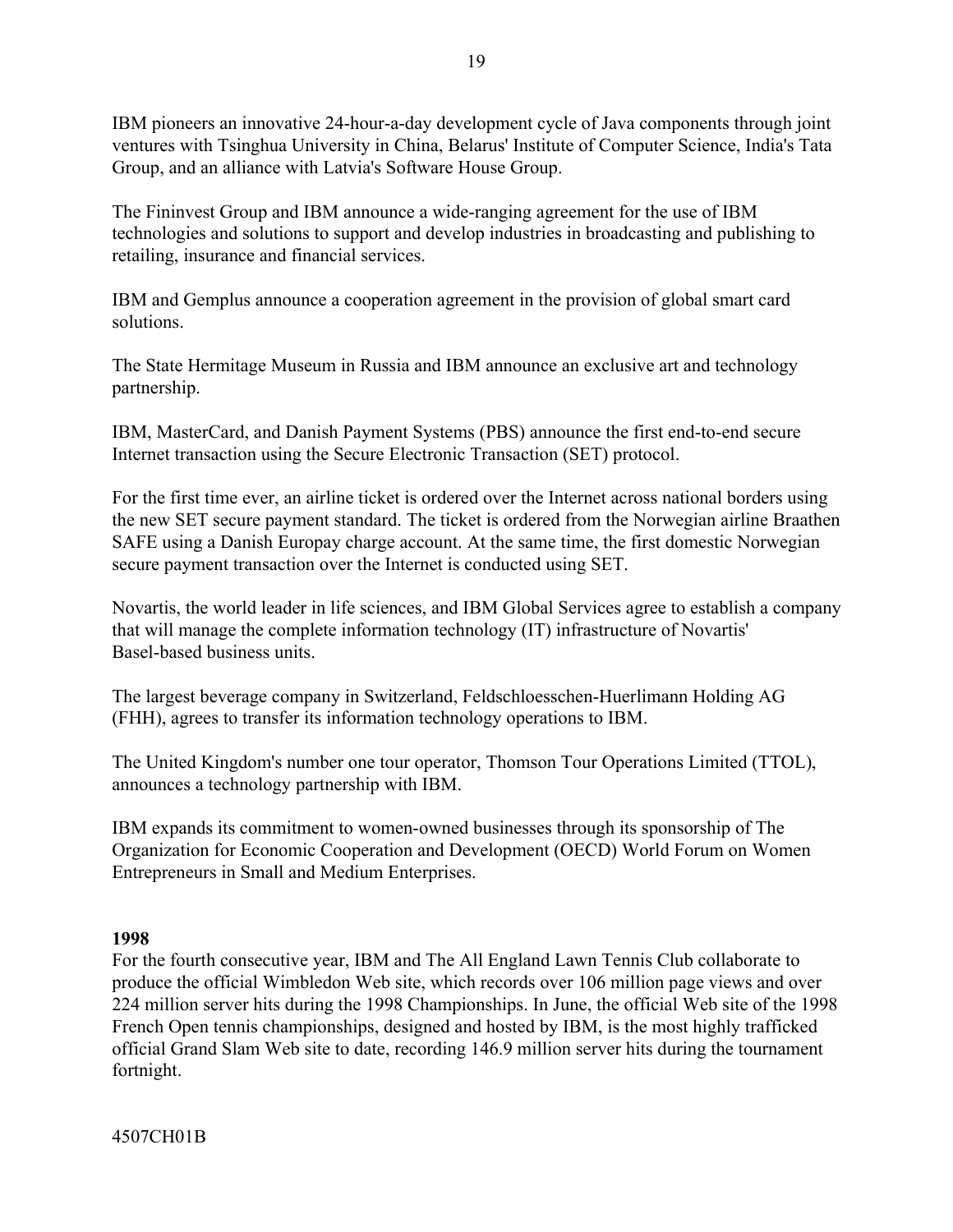The French insurance company GAN selects IBM to help deploy a worldwide satellite network connecting 1,000 of the company's general agents.

IBM Global Services and SC Johnson Wax establish a comprehensive global information technology (IT) alliance, including a 10-year, multi-million outsourcing contract for IGS to manage SC Johnson Wax's data center operations across Europe and to support manufacturing sites in the U.K. and Holland.

Equifax broadens its U.K. outsourcing agreement with IBM with a new 10-year contract for \$220 million.

IBM and Dassault Systemes announce a new strategic alliance to deliver new integrated solutions in response to an emerging new market opportunity called Product Development Management II.

Groupe Bull and IBM extend their agreement to include development of PowerPC-based UNIX systems and the AIX operating system.

Scientists at the IBM Zurich Research Laboratory and the French National Center for Scientific Research discover "molecular wheels," propeller-shaped molecules that rotate rapidly in a bearing-like structure formed by surrounding molecules.

IBM provides the details of a collaboration between a team of scientists at its Thomas J. Watson Research Center and an eminent Renaissance art historian to reconstruct Michelangelo's (second) Pietá. The project, based on new computerized geometric three-dimensional modeling techniques that will make near-perfect digital replication of very large scale objects possible, will yield nearly two billion bits of data.

IBM establishes a computer training center in Novi Sad, the capital of the northern province Vojvodina, in the Federal Republic of Yugoslavia, to train refugees of the region who lost their homes during the war.

### **1999**

To help address customer needs, IBM highlights its Year 2000 offerings with a wide-ranging package of products and services including hardware, software, assessment tools, conversion assistance, application replacement offerings, financing and testing.

Thirteen European winning teams from seven countries participate in the World Finals of the 1998/9 ACM International Collegiate Programming Contest. Sponsored by IBM, this is the largest programming competition in the world.

CeBIT 99 takes place in Stuttgart, Germany under the theme of "Visions are becoming reality -that's e-business." IBM explains at CeBIT 99 that the network is pervading everyday life. New IBM technologies win the Ziff-Davis Publications group's prestigious "Innovation of the Year" award.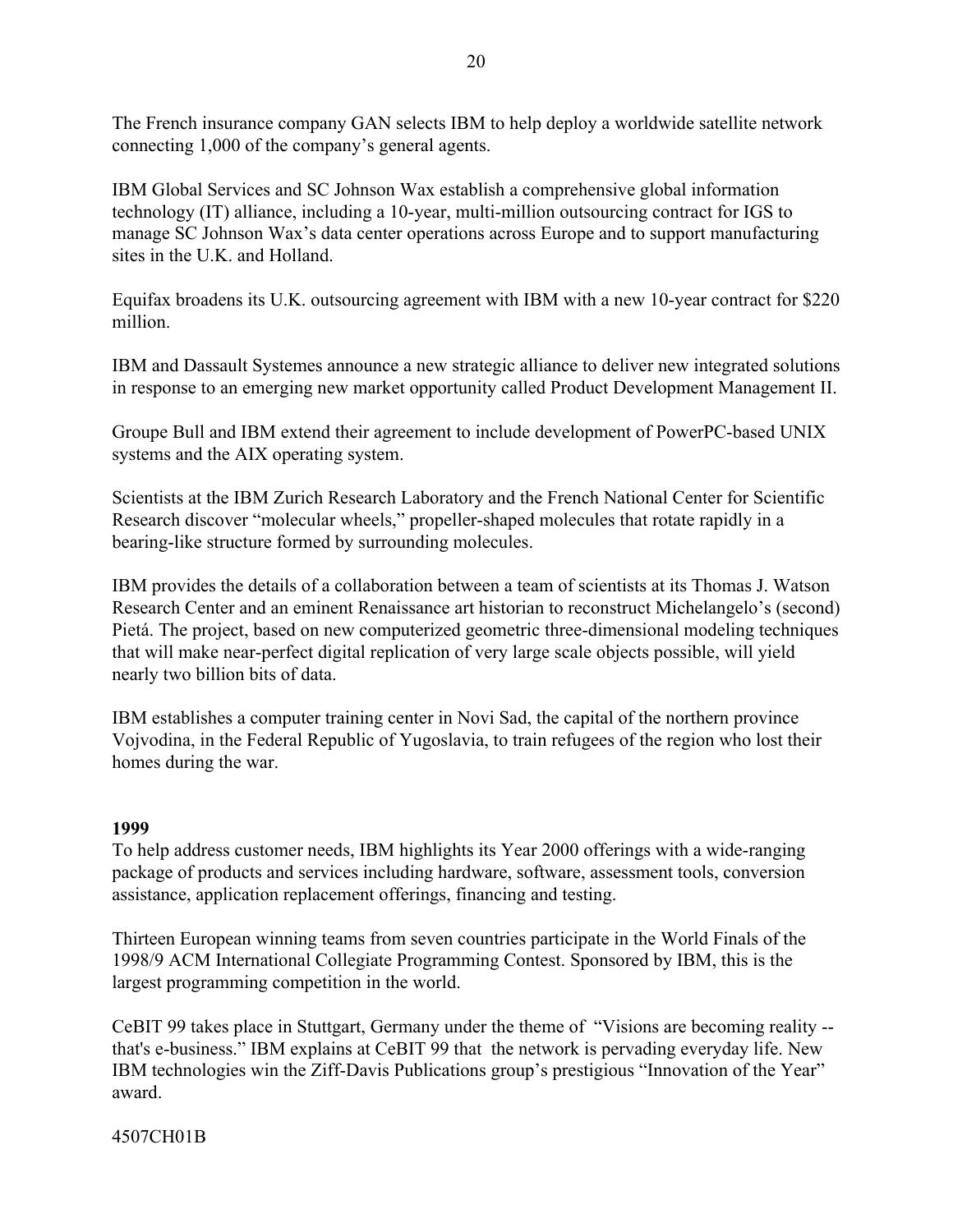IBMís Cable & Wireless team and cross-functional e-Procurement team are honored with 1999 Chairman's awards and sign the largest 10-year outsourcing deal ever in Europe.

Telefonica and IBM join forces in telecommunications and information technology, leveraging Telefonica's IT infrastructure to provide solutions for business customers over Internet Protocol networks in the Spanish and Latin American markets.

Manchester United, the English football giant, chooses IBM Netfinity servers as the engine to power its multi-million pound merchandising business.

The Swedish Publishing Center based in Forum Kista, Stockholm, opens for business.

Cooperative Bank expands its technology outsourcing agreement with IBM to include a \$160 million, seven-year contract to manage its national network of Automated Teller Machines, totaling 600 units, the largest contract of its kinds for an ATM network in Europe.

IBM Industry Solutions Lab (ISL) moves from Stuttgart in Germany to Ruschlikon, Switzerland to the site of IBM Zurich's Research Laboratory. The lab is to build and strengthen IBM's relationship with customers through collaboration, using world-class research expertise.

Banque Nagelmackers, one of the oldest retail banks in Belgium, re-engineers its IT infrastructure ready for the euro.

IBM announces \$200 million strategic platform agreement with British Telecom to provide IT systems, software and services to BT for its data center.

The German insurance company, Parion, signs a strategic information technology agreement with IBM of \$800 million over 10 years.

IBM copilots British Airways use of Java to heighten customer service. BA invests in new multi-million pound customer database OceanWave.

IBM announces the largest European order ever for Netfinity line of Intel-based servers, placing 480 systems with Banca Popolaire di Milano.

The official Web site for Roland Garros, the French Open tennis tournament, records over 10 million visits over the fortnight. Wimbledon in the U.K., registers a billion hits during the tournament, thus becoming the most highly trafficked official Grand Slam site in history.

Galeries Lafayette signs a 1.1 billion euros strategic alliance agreement with IBM encompassing leading-edge e-business information technology solutions for the retail industry.

The Winterthur Group, one of Europe's leading insurers and one of the ten largest international insurance groups signs a 10-year, \$420 million agreement to transfer the operation of its IT center to IBM Global Services.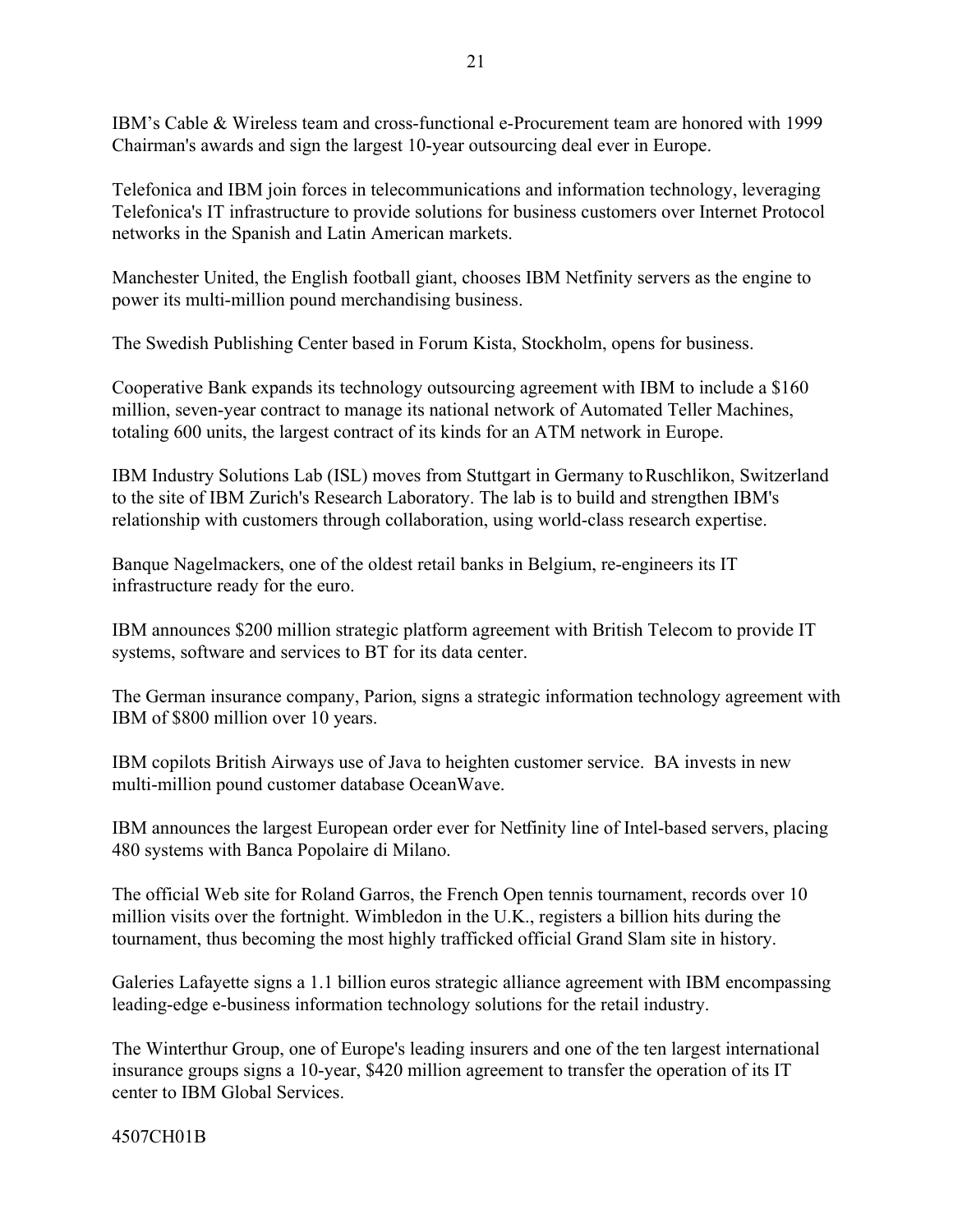Portugal Telecom signs information technology services agreement with IBM, Case and CGI, creating a partnership worth \$1 billion over ten years.

Avenir Telecom in France teams up with IBM for a complete Internet service solution, including Network Hosting Services and PCs.

The Advanced Internet Application Center opens in Zoetermeer, Netherlands.

A worldwide network of e-business innovation centers is launched in the U.K., Germany, Italy, and France.

GEODIS, a major European operator and leading provider of transport and logistics services in France, announce a strategic outsourcing contract valued at \$167 million.

IBM Global Services signs a strategic IT outsourcing agreement worth \$124 million over 10 years with Arcadia Group, U.K.'s second fashion retailer.

Ford announces a multi-million dollar strategic services agreement over five years for ASC centers in Essex, U.K., and Cologne, Germany.

IBM signs 16 European strategic outsourcing agreements of over \$100 million in 1999, double the agreements of this size signed in 1998. Other significant trends during the year are the increase in the adoption of outsourcing in continental Europe as well as the increase in strategic partnering beyond the information technology infrastructure as European companies invest in transforming their businesses.

# **The 2000s (2000-2002)**

### **2000**

IBM and Oracle, leaders in e-business, announce an agreement to offer a joint integrated solution of Oracle Human Resource Management Systems (HRMS) enterprise application products with IBM's HR Access Payroll across Europe, Middle East and Africa.

Telenor Mobile Communications in Norway, Lotus Development Corp., and IBM announce an agreement to sell and market solutions based on Telenor Mobile Communications' network operations to support Lotus-Domino based intranet applications.

DCS eIntegration Ltd (previously CSI Ltd) -- a member of the DCS Group plc -- announces an alliance with IBM to capture e-business market share within the small and medium business sector.

ABB, the global technology company, signs a U.S. \$250 million global supply and service agreement with IBM to make the operation of its computer environment more efficient.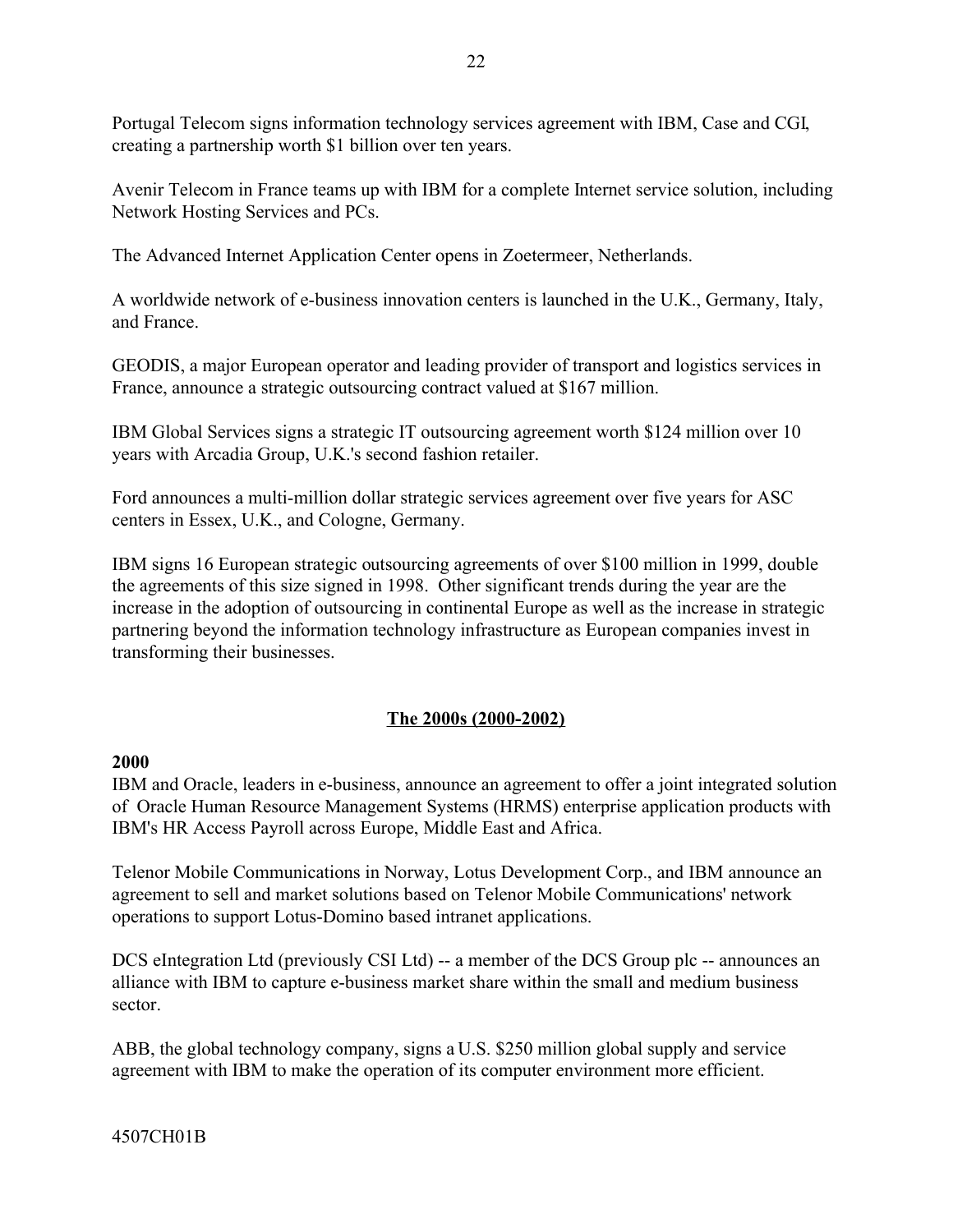KPNQwest and IBM announce a ten-year initiative to deliver next generation e-business services and applications throughout Europe. The hosting alliance believed to be the largest of its kind in Europe, is expected to generate more than EUR 4 billion in revenues, to be split equally between the two companies.

Altis Semiconductor and IBM announce a ten-year strategic alliance encompassing leading-edge e-business information technology solutions to meet the constant changes in the semiconductor industry.

Scoot.com, a branded infomediary company, and IBM announce a major five-year technology alliance which will enable Scoot to effectively develop and launch its unique services across Europe.

Telecom Italia and IBM Italia join forces to jointly develop applications solutions and to create Italy's first network of Internet Data Centers (IDCs), offering turnkey e-business services.

IBM and the Swiss Red Cube Group, a leading European provider of customized applications, announce an exclusive strategic partnership to market and distribute an innovative virtual office package in Austria for highly-mobile users.

Bank of Scotland enters into a 700 million pounds sterling (over 1 billion U.S. dollars) strategic partnership with IBM to manage and operate the Bank's Information Technology (IT) infrastructure, in what is one of the largest outsourcing deals in Europe.

IBM is selected to supply services -- including application management and host services -- to support BP's petrochemicals business in Europe and BP's corporate functions and downstream operations in the U.K.

Egypt plans to build hi-tech "villages'' to become a regional technology hub and extend its long-standing preeminence in the Arabic media to the Internet.

Belfast-based software company Lagan Technologies Limited (Lagan) signs a Software Reseller Agreement with IBM to re-market Lagan's innovative customer relationship management (eCRM) solution, FrontLine, throughout Europe, the Middle East and Africa.

Firebit Ltd., a subsidiary of Telrad Networks Ltd. based in Israel, reveals that it is using IBM's Network Processor and switch fabric technologies, design and evaluation tools to speed development of its new gigabit, wire-speed services provisioning platform.

In Helsinki, Nokia and IBM announce that the two companies have signed an agreement to join forces in the public wireless LAN business

Volkswagen, IBM, and the U.S. software companies, i2 Technologies and Ariba, announce a strategic partnership to build a global digital marketplace.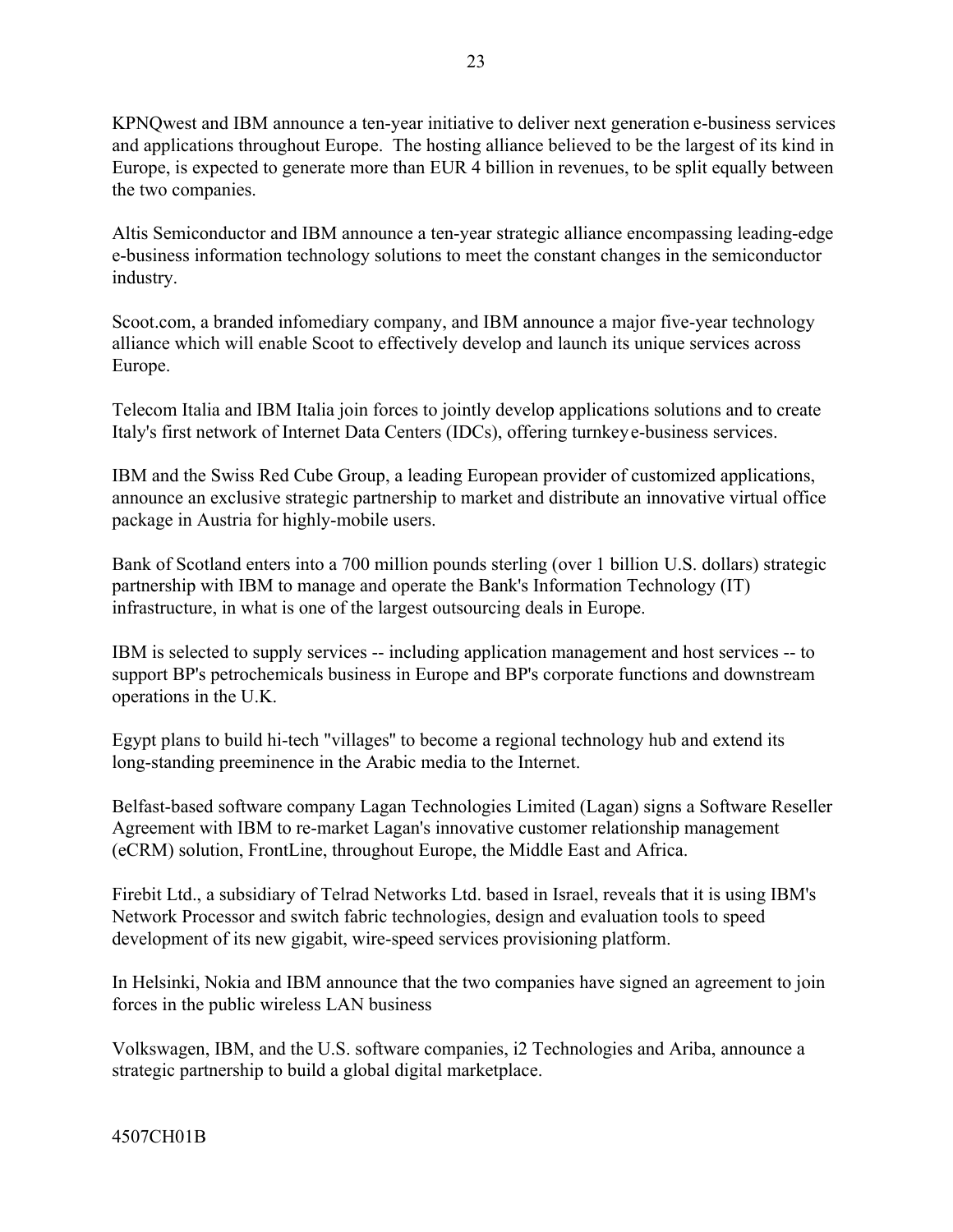Linux initiatives are announced aimed at dramatically speeding the ability of customers and key European independent software vendors (ISVs) to transition their applications and systems to an industrial strength Linux operating environment.

The 2000 EMEA Winning Team Forum takes place in Malta, the historical and cultural center of most European and Mediterranean civilizations.

IBM opens a Baan "Implementation Factory" in Copenhagen.

### **2001**

Zurich Financial Services' U.K. operation joins forces with IBM Global Services to create a distinctive IT outsourcing model. This ten-year agreement will support Zurich's ambitious efficiency and growth plans in the U.K. and keep it at the forefront of the new economy.

IBM and Gemplus announce an agreement, where Gemplus will combine its strength in card personalization, issuance and logistics, with IBM's systems integration capabilities and Chip Management System solution to offer robust, leading edge, smart card solutions across every industry sector.

IBM enters into final discussions with General Shaikh Mohamed Bin Rashid Al Maktoum, Dubai Crown Prince and Defense Minister of the United Arab Emirates (UAE), for the licensing of selected IBM semiconductor technology to the Emirates Semiconductor Manufacturing Company (ESMC).

IBM Sweden announces that Volvo IT has reinstated IBM as a global supplier of personal computers to the Volvo Group.

IBM and EC-Gate announce they will work together to deliver wireline and wireless e-marketplace solutions to businesses throughout Europe and North America, based on EC-Gate's core e-marketplace trading platform -- Marketplace Suite -- ported to IBM's technology and delivered and hosted by IBM services offerings.

Terra Lycos -- one of the world's largest ISPs, one of Sun's flagship accounts and an EMEA customer --- becomes the latest major IBM eServer win.

Guilbert, the European leader in the sale of office supplies and furniture to businesses, chooses IBM to undertake the development of its Guilweb electronic commerce site.

Serbian Premier Zoran Djindjic and Chairman of the IBM Managing Board for EMEA, Hans Ulrich Maerki, sign a strategic partnership agreement that could help Serbia's economy save billions of dollars.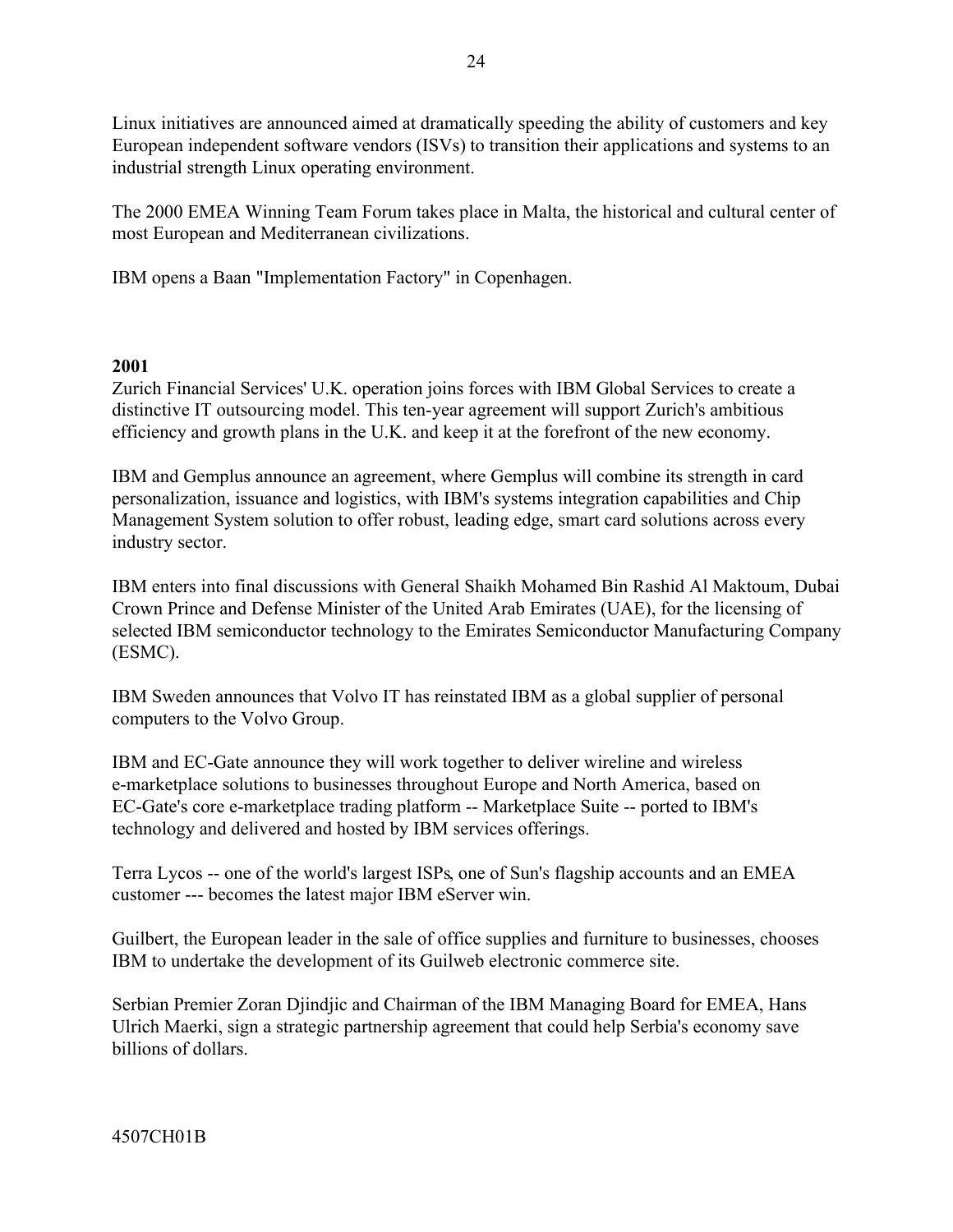IBM, SAGEM and NDS Group plc, a News Corporation company, announce they intend to develop an advanced digital set-top box (STB) through which TV operators can deliver improved services to viewers and run their businesses more effectively.

In Italy, IBM renews the outsourcing agreement for the central data processing system of the Bologna municipal administration on the premises of Palazzo d'Accursio. The agreement is signed with the first "digital signature," in compliance with national laws "di certificati elettronici<sup>"</sup>

The Nordic center for IBM e-business innovation is opened in Helsinki.

A sales  $&$  service center opens in IBM's CEMA region.

### **2002**

Five EMEA employees receive IBM's most prestigious technical award in the 2002 Distinguished Engineers honors list.

Cisco is voted IBM's number one partner in EMEA. As Cisco's leading systems integrator worldwide, IBM receives a total of 23 partner awards from Cisco beating such competitors as Getronics, Dimension Data and HP/Compaq.

In the latest Wave 1 survey of Business Partners, IBM takes the top BP satisfaction ranking for the first time ever in the systems and services track, beating Microsoft, HP, Compaq, Sun and Oracle, among others.

 $\degree$ People winning with e-business" is IBM's message at the CeBIT event -- the world's biggest IT fair -- held in March in Hannover, Germany. Groundbreaking inventions like IBM's WatchPad and the ultra-cool Infoscope, a versatile mobile device that can record and translate foreign, handwritten text, are shown there.

Hungarian farmers begin to harvest the benefits of the country's first agricultural e-marketplace: Agriportal. Based on IBM technology, this innovative business-to-business (B2B) solution is created jointly by IBM Hungary and business partners Formula 400 and Aspen.

Swedish power company Vattenfall pilots an e-business solution jointly developed by IBM and Nokia allowing mobile workers at customer sites or power lines to collect job-specific information.

Financing is a key component of the IBM solution that secures an important cross brand win at a major airline company. The deal worth more than \$8 million includes zSeries, pSeries, storage, maintenance and integration services. IBM Global Finance offers an attractive financing solution including a technology exchange agreement allowing the customer to return leased equipment early without facing extra penalties.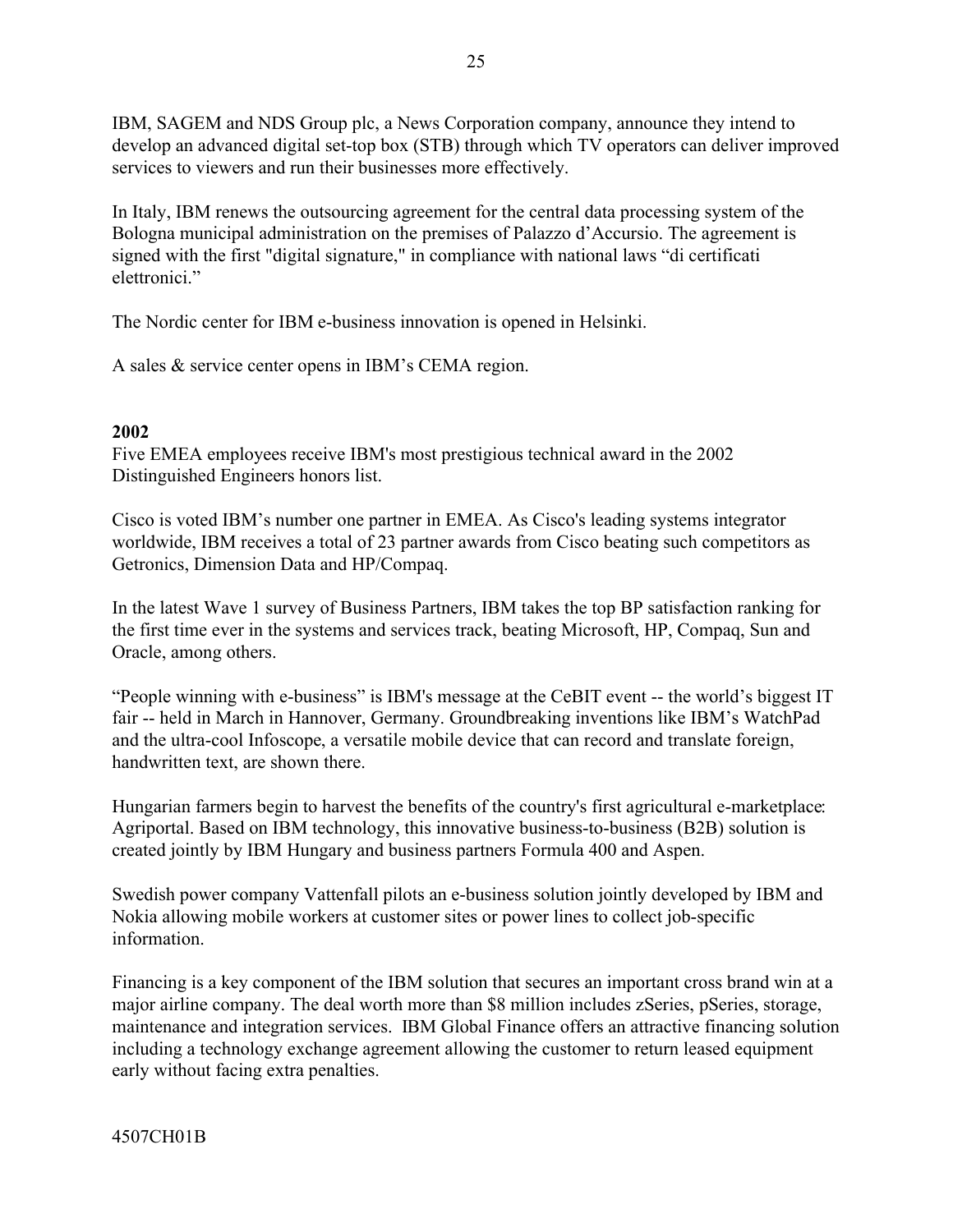IBM forges an important agreement with one of Italy's leading Application Service Providers (ASPs) -- Gruppo PRO -- a company that has a significant presence in the SMB marketplace.

An initial discussion with Alka about implementing a new general insurance system turns into one of Denmark's largest outsourcing wins for IBM. IBM Global Services introduces the idea of outsourcing to the customer, explaining the many benefits that Alka could accrue.

Through the Decryption Project in France, IBM tests Grid computing theory in a worthwhile cause. By harnessing the power of hundreds of thousands of private and business PCs, this pioneering endeavor helps genetic researchers to map more than 500,000 proteins. Ultimately, the results will advance the current understanding about genetic diseases.

A leader in the food-processing industry, Danone, selects IBM to help improve operational efficiency across its three businesses: fresh dairy products, bottled water and biscuits.

A leading Italian bank serving the nation's top investors selects IBM to develop and manage a web-based stock trading service. Fidueram rolls out the new solution to complement its existing network of financial agents.

The Italian confectionery company Ferrero -- responsible for Nutella and Kinder eggs -- agrees to use IBM Web hosting services and a Content Distribution solution to underpin the success of a high profile, international advertising campaign.

IBM signs with Mitsubishi Motor Sales Europe (MMSE) the largest strategic outsourcing contract -- worth more that \$70 million -- in the Netherlands. The contract covers a full range of IT services, including mainframe, midrange, help desk, on-site support, network support, and maintenance and development of the company's applications.

One of Spain's top financial services institutions, Banco de Valencia, completes a 10-year agreement with IBM covering all of its IT facilities, including the ongoing development and maintenance of e-banking.

Credit Suisse calls on IBM Global Services' e-business capabilities for its new online banking solution. Offering private customers tax and savings advice, the new service is based on a multi-channel banking platform to provide customers with ease of access via branch, phone or the Internet.

Posten, Sweden's Post Office, signs a five-year strategic outsourcing contract worth \$50 million with IBM for its PC and network services, including the transfer of approximately 150 employees in 11 sites nationwide.

His Highness Sheikh Mohammed Bin Rashed Al Maktoum, Crown Prince of Dubai and United Arab Emirates Minister of Defense, is an honored guest at the official opening of a new e-Hosting Center in Dubai. Established jointly by IBM and Dubai Internet City (DIC), the new center is designed by IBM Global Services to give Middle East businesses the ability to